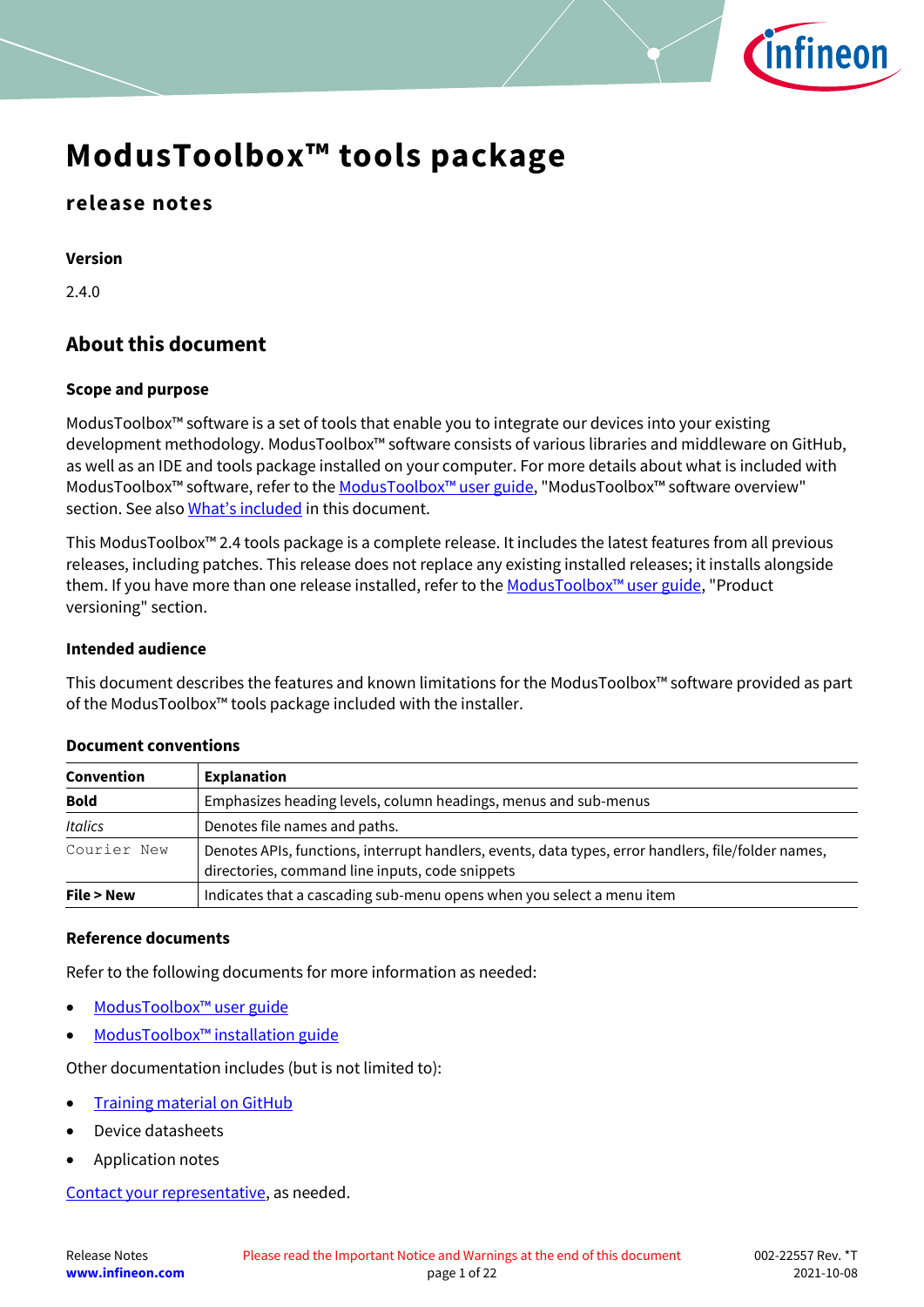

#### **Table of contents**

| 1                       |  |
|-------------------------|--|
| 1.1                     |  |
| 1.2                     |  |
| 1.3                     |  |
| 1.4                     |  |
| 1.5                     |  |
| 1.6                     |  |
| 1.7                     |  |
| 1.8                     |  |
| 1.9                     |  |
| 1.10                    |  |
| 1.11                    |  |
| 1.12                    |  |
| $\overline{2}$          |  |
| 2.1                     |  |
| 2.2                     |  |
| 2.3                     |  |
| $\overline{\mathbf{3}}$ |  |
| 3.1                     |  |
| 3.2                     |  |
| 4                       |  |
| 4.1                     |  |
| 4.2                     |  |
| 4.3                     |  |
| 4.4                     |  |
| 4.5                     |  |
| 4.6                     |  |
| 4.7                     |  |
| 4.8                     |  |
| 4.9                     |  |
| 4.10                    |  |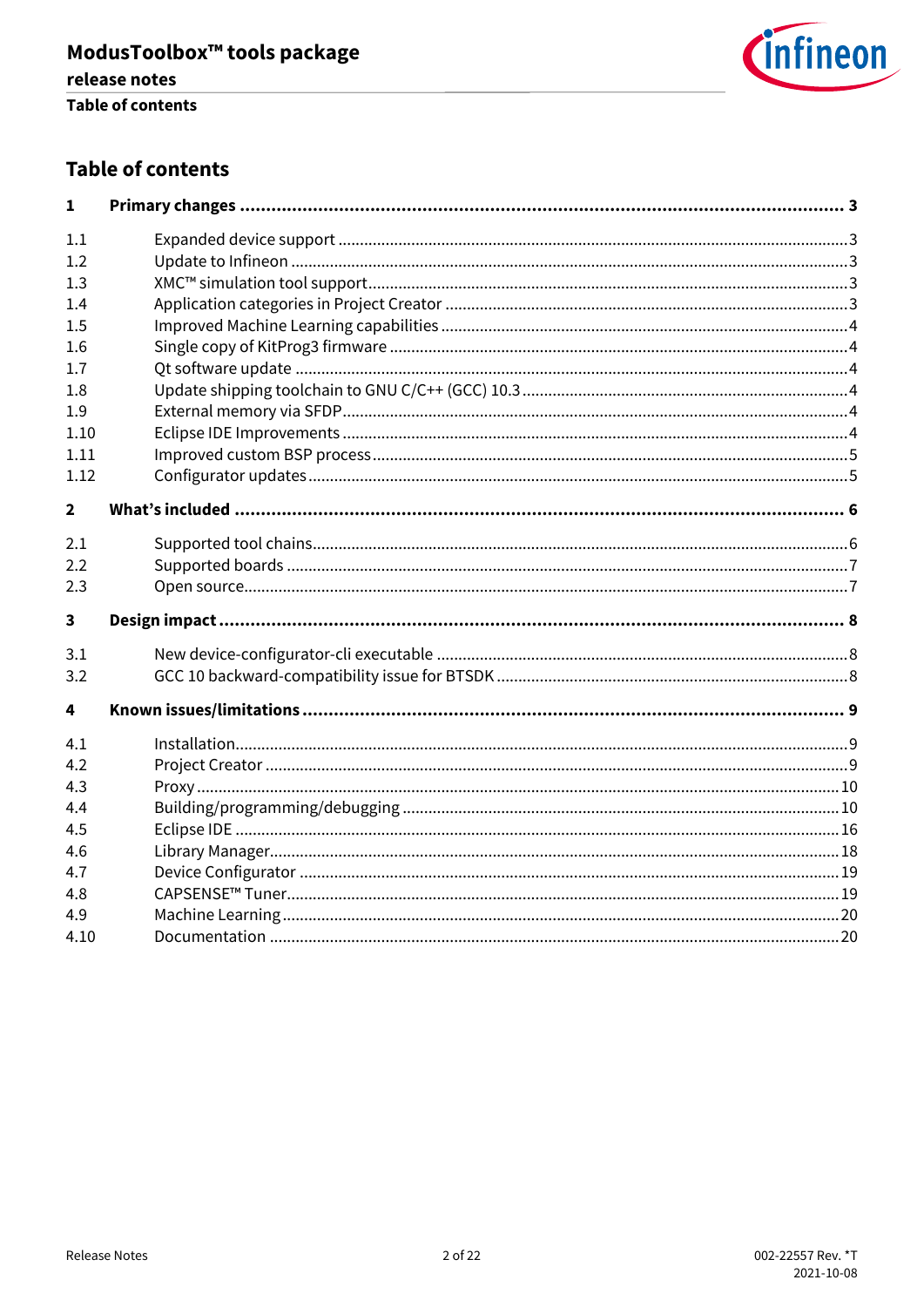

**Primary changes**

### <span id="page-2-0"></span>**1 Primary changes**

This release of the ModusToolbox™ tools package includes the following updates and features:

#### <span id="page-2-1"></span>**1.1 Expanded device support**

Look for announcements about new devices being released in the coming months. We've updated our tools to support these devices, and they will automatically become available in the tools when they're released.

#### <span id="page-2-2"></span>**1.2 Update to Infineon**

Cypress was acquired by Infineon Technologies over a year ago, and we've been updating our tools and libraries to be part of the Infineon ecosystem. This includes:

- **GitHub** [\(https://github.com/Infineon\)](https://github.com/Infineon): All code examples and libraries have been migrated to Infineon. This change is transparent in the tools, so there is nothing you need to do. However, just be aware of the change in case you're looking for something.
- **Downloads**: You can now download the ModusToolbox™ tools package from the Infineon toolbox located at [https://www.infineon.com/cms/en/tools/landing/infineontoolbox.html.](https://www.infineon.com/cms/en/tools/landing/infineontoolbox.html) Plus, you can still download the package as usual fro[m https://www.cypress.com/products/modustoolbox.](https://www.cypress.com/products/modustoolbox)

#### <span id="page-2-3"></span>**1.3 XMC™ simulation tool support**

You can now create a ModusToolbox™ application for devices that are supported by the XMC™ simulation tool. We automatically generate a simulation .tgz file as part of the post-build process. After the build is complete, you can upload the .tgz file to the simulation web application [\(https://design.infineon.com/tinaui/designer.php\)](https://design.infineon.com/tinaui/designer.php).

#### <span id="page-2-4"></span>**1.4 Application categories in Project Creator**

The Project Creator tool now lists the various applications by category for easier browsing:

| Project Creator 1.40 - Select Application                                                                                                                                                                                                                                                                                                  |                               |  |  |  |
|--------------------------------------------------------------------------------------------------------------------------------------------------------------------------------------------------------------------------------------------------------------------------------------------------------------------------------------------|-------------------------------|--|--|--|
| Settings<br>Help                                                                                                                                                                                                                                                                                                                           |                               |  |  |  |
| Application(s) Root Path: C:/Users/follettcj/mtw2.4/5544/hw                                                                                                                                                                                                                                                                                |                               |  |  |  |
| Target IDE:                                                                                                                                                                                                                                                                                                                                | Eclipse IDE for ModusToolbox™ |  |  |  |
| Search                                                                                                                                                                                                                                                                                                                                     | <b>MImport 了 家 日</b>          |  |  |  |
| <b>Template Application</b><br>- New Application Name<br><b>Bluetooth</b><br><b>Getting Started</b><br><b>Empty BTSDK App</b><br><b>WICED BTSDK Tools</b><br>Peripherals<br>CYW208xx Data logger<br>HAI ADC<br>HAI GPIO<br><b>HAL I2C Master</b><br><b>HAL Low Power</b><br><b>HAL PUART</b><br><b>HAL PWM</b><br><b>HAL UART Raw Mode</b> |                               |  |  |  |
| <b>Test HCI Loopback</b><br><b>PWM GPIO</b>                                                                                                                                                                                                                                                                                                | Firmware Upgrade via HCI      |  |  |  |

You can still use the search and filter features to find the application you want. But if you don't know what you want, the category might help narrow it down.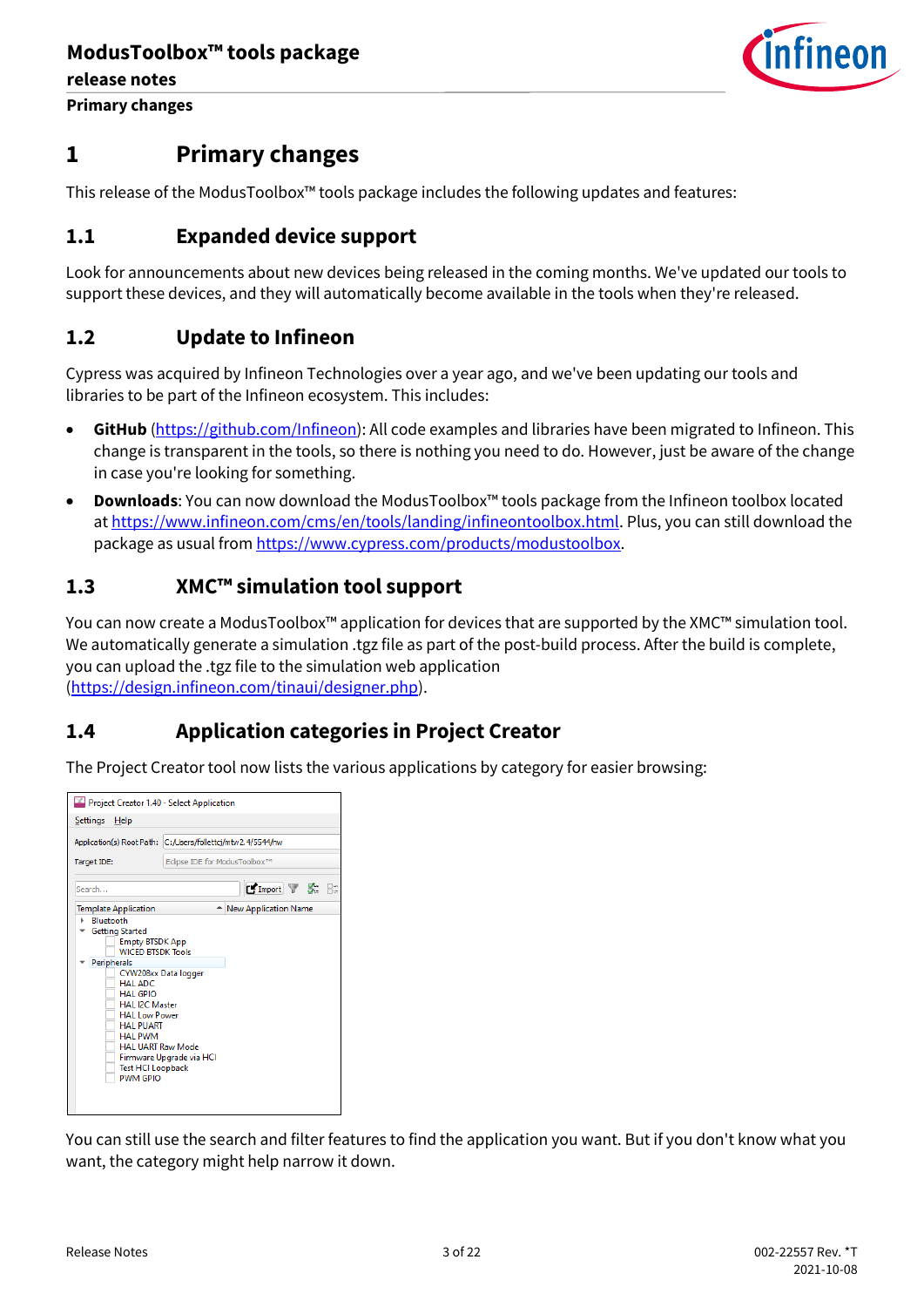**release notes**

**Primary changes**



#### <span id="page-3-0"></span>**1.5 Improved Machine Learning capabilities**

This release includes Machine Learning features and improvements, including:

- Data streaming for on-device validation on target
- Size optimization option during model conversion
- Improved cycle count and accuracy for 8-bit models

#### <span id="page-3-1"></span>**1.6 Single copy of KitProg3 firmware**

In previous releases, a few tools like the Device Firmware Update (DFU) Host tool and CAPSENSE™ Tuner provided separate instances of the KitProg3 firmware. With this release, there is now only one copy of KitProg3, and it is located in the following directory:

*<install\_dir>\ModusToolbox\tools\_2.4\kp-firmware*

#### <span id="page-3-2"></span>**1.7 Qt software update**

We have updated the software version used to develop our GUI configurators and tools. For most users, there should be no impact. However, for **Linux users**, this update requires that you install an additional package called libxcb-xinerama0. Refer to the [ModusToolbox™ installation guide](http://www.cypress.com/ModusToolboxInstallGuide) for instructions as needed.

#### <span id="page-3-3"></span>**1.8 Update shipping toolchain to GNU C/C++ (GCC) 10.3**

We have updated the GCC toolchain we include with our software to version 10.3. For most users, there should be no impact. However, if you are using the BTSDK, see the backward compatibility issue under [Design Impact.](#page-7-0)

#### <span id="page-3-4"></span>**1.9 External memory via SFDP**

We have updated openOCD to support external serial memory flashing of PSoC™ 6 MCUs via the Serial Flash Discoverable Parameters (SFDP) standard to query the attached flash memory at runtime to determine how to communicate with the device, as well as get memory-specific data directly from the memory instead of configuring it in the QSPI Configurator.

#### <span id="page-3-5"></span>**1.10 Eclipse IDE Improvements**

We have made a couple updates to the Eclipse IDE included with our software, including a Terminal view and an Import Application shortcut.

#### **1.10.1 Integrated Terminal**

The new Terminal view in the Eclipse IDE console let's you access a command line terminal directly in the IDE. By default, the terminal uses your login shell on Linux and macOS, or the "modus-shell" Cygwin bash shell provided with your ModusToolbox™ tools installation on Windows. You can specify a different shell from **Window > Preferences > ModusToolbox™ Tools**.

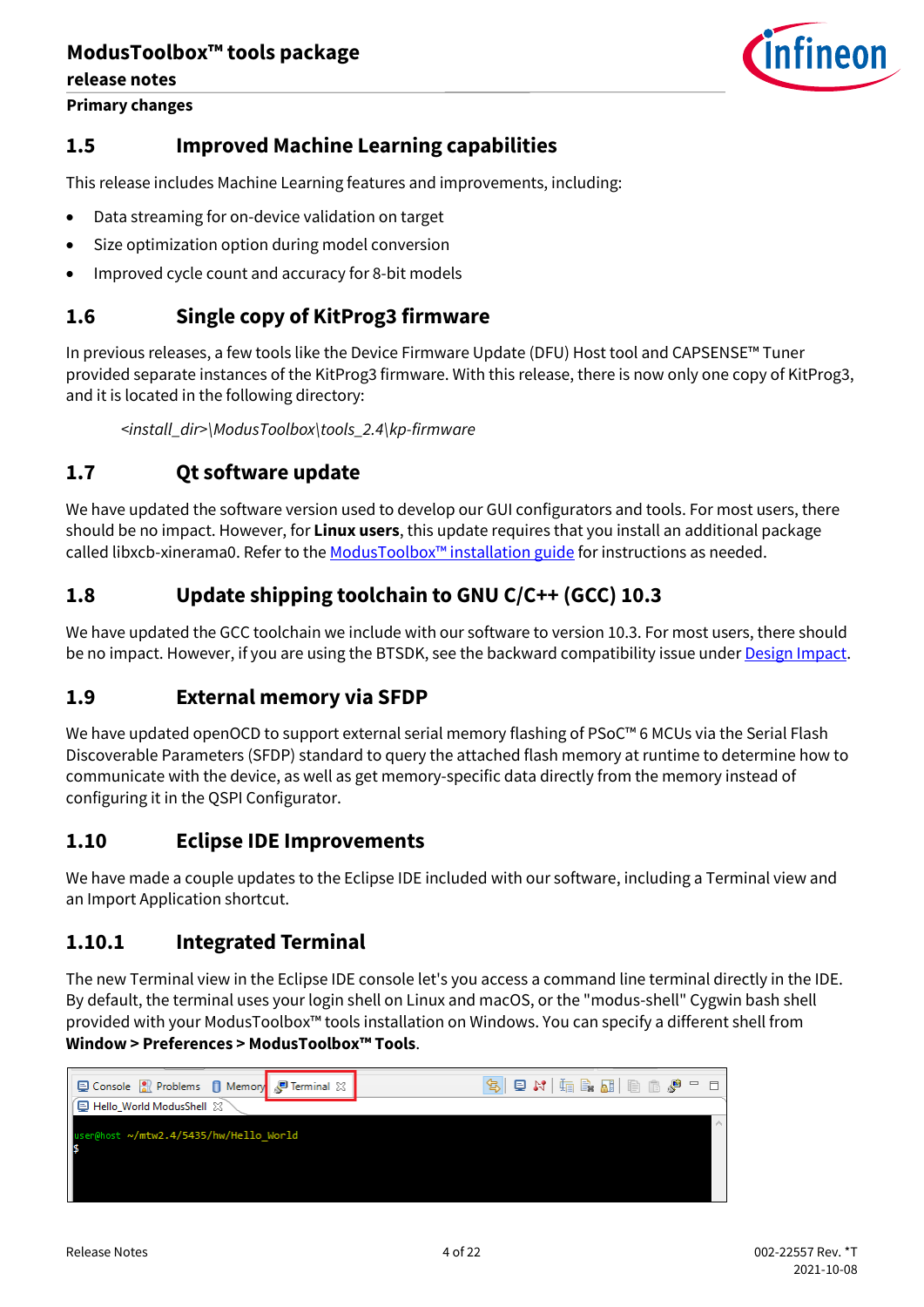

**release notes Primary changes**

### **1.10.2 Import Application shortcut**

In the Quick Panel, there is now a shortcut to the ModusToolbox™ application import option. This shortcut bypasses the standard Eclipse Import tool to make importing and application easier and more straightforward.

| $\qquad \qquad \Box$<br><b>X</b> Quick Panel<br>$\Box$                                                                                                                             | <sup>12</sup> Import Eclipse IDE for ModusToolbox™ Project<br>$\times$                          |
|------------------------------------------------------------------------------------------------------------------------------------------------------------------------------------|-------------------------------------------------------------------------------------------------|
| <b>Eclipse IDE for</b><br>ModusToolbox <sup>™</sup>                                                                                                                                | <b>Project information.</b><br>Enter the directory of the ModusToolbox™ project to be imported. |
| $\blacktriangleright$ Start<br><b>New Application</b><br>Import Application<br>Search Online for Code Examples<br>Search Online for Libraries and BSPs<br>ℰ<br>Refresh Quick Panel | C:\Users\XYZ\examples<br><b>Project Location:</b><br>Browse                                     |
|                                                                                                                                                                                    | ?<br>Cancel<br>Einish                                                                           |

#### <span id="page-4-0"></span>**1.11 Improved custom BSP process**

We have updated the implementation of .*mtbx* files to provide better custom BSP support. Details for creating a custom BSP are provided in the ModusToolbox<sup>™</sup> user guide. The main difference is that the make import deps command is obsolete and no longer required. There is no issue with backward compatibility with previous releases.

#### <span id="page-4-1"></span>**1.12 Configurator updates**

This release includes the following updates:

- Update EZ-PD™ Configurator from Beta to Production. The version provides multi-instance support.
- Update LIN Configurator from Beta to Production. This version provides multi-instance support, plus support to import LDF files format and import/export for NCF format.
- Update CAPSENSE™ Configurator and Tuner to support major version of CAPSENSE™ middleware and new devices.
- Update SegLCD Configurator due to backend changes.
- Update "Secure Policy" Configurator to configure the Scratch region address and size.
- Update USB Configurator to support PMG1 devices.
- Update Machine Learning (ML) Configurator to support ML 1.2, as well as to add **Undo/Redo** commands, **Optimization** drop-down, and support for Validate on Target.
- Update Device Configurator, Smart I/O, and cfg-backend-cli Performance improvements. See als[o Design](#page-7-0) [impact](#page-7-0) section.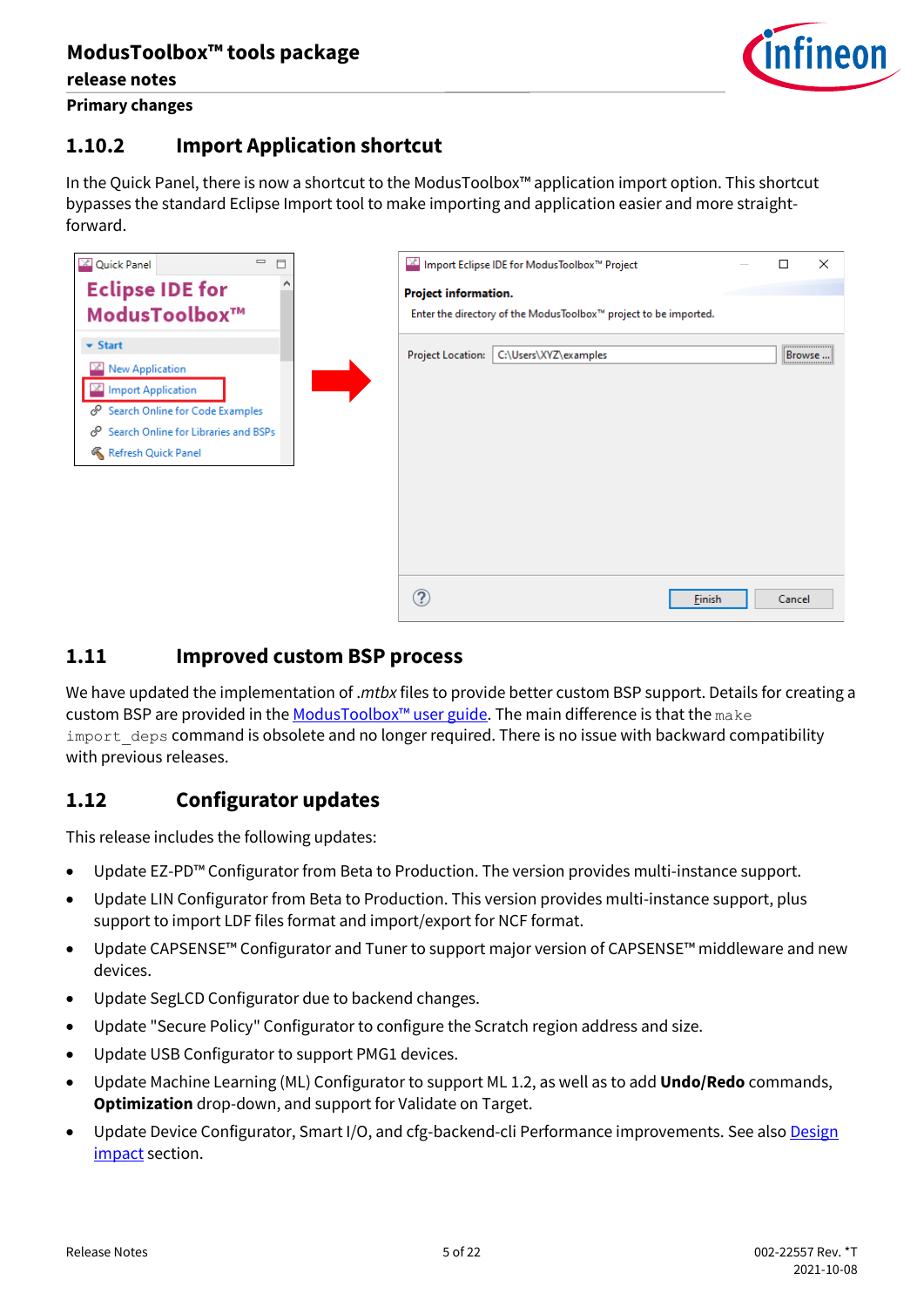

### <span id="page-5-0"></span>**2 What's included**

This release includes the following tools and versions:

| <b>Tool Name</b>                                   | <b>Current Release</b>          | <b>Previous Release (Patch)</b> |
|----------------------------------------------------|---------------------------------|---------------------------------|
| Bluetooth <sup>®</sup> Configurator                | 2.50                            | 2.30(2.40)                      |
| CAPSENSE <sup>™</sup> Configurator & Tuner         | 4.0                             | 3.15                            |
| <b>Configurator Backend CLI</b>                    | 3.10                            | 2.30                            |
| CyBridge                                           | 3.3.0                           | 3.2.0                           |
| cymcuelftool                                       | 1.0 (no change)                 | 1.0                             |
| cysecuretools                                      | 3.1.0                           | 3.0.0                           |
| Device Configurator                                | 3.10                            | 3.0                             |
| Device Firmware Update (DFU) Host Tool             | 1.50                            | 1.40                            |
| Eclipse IDE for ModusToolbox™                      | 2.4.0                           | 2.3.0                           |
| EZ-PD™ Configurator                                | 1.10                            | 1.0                             |
| Firmware Loader (fw-loader)                        | 3.3.0                           | 3.2.0                           |
| GCC                                                | 10.3.1                          | 9.3.1                           |
| GNU make Build System (tools-make)                 | 1.6.0                           | 1.2.0(1.5.0)                    |
| JRE                                                | 11.0 (no change)                | 11.0                            |
| KitProg3                                           | 2.30                            | 2.21                            |
| Library Manager                                    | 1.40                            | 1.30                            |
| <b>LIN Configurator</b>                            | 1.10                            | N/A(1.0)                        |
| ML Configurator                                    | 1.20                            | 1.0(1.10)                       |
| ML core tools and inference regression application | 1.2.0                           | 1.0(1.1.0)                      |
| modus-shell                                        | 1.3.0 (Windows)                 | 1.2.0 (Windows)                 |
|                                                    | 1.2.0 (Linux/macOS) (no change) | 1.2.0 (Linux/macOS)             |
| OpenOCD (ModusToolbox™-specific)                   | 4.3.0                           | 4.2.0                           |
| Project Creator                                    | 1.40                            | 1.30                            |
| Proxy Helper                                       | 1.2.0                           | 1.1.0                           |
| Python (for Windows)                               | 3.7.155                         | 3.7.137                         |
| <b>QSPI Configurator</b>                           | 3.0                             | 2.30                            |
| "Secure Policy" Configurator                       | 1.20                            | 1.10                            |
| Segment LCD Configurator                           | 1.40                            | 1.30                            |
| Smart I/O Configurator                             | 3.10                            | 3.0                             |
| <b>USB Configurator</b>                            | 2.40                            | 2.30                            |

#### <span id="page-5-1"></span>**2.1 Supported tool chains**

The GCC Arm Embedded toolchain GCC 10.3 is installed with the ModusToolbox™ software. This toolchain has no use restrictions and does not require license activation (it is distributed under the terms of the GNU Public License).

Although not installed with ModusToolbox™ software, the build system also supports these tool chains for most applicationsand devices (see the application *README.md* file for applicable support):

- Arm compiler v6.11 (Windows and Linux hosts)
- IAR Embedded Workbench v8.32 minimum (Windows only)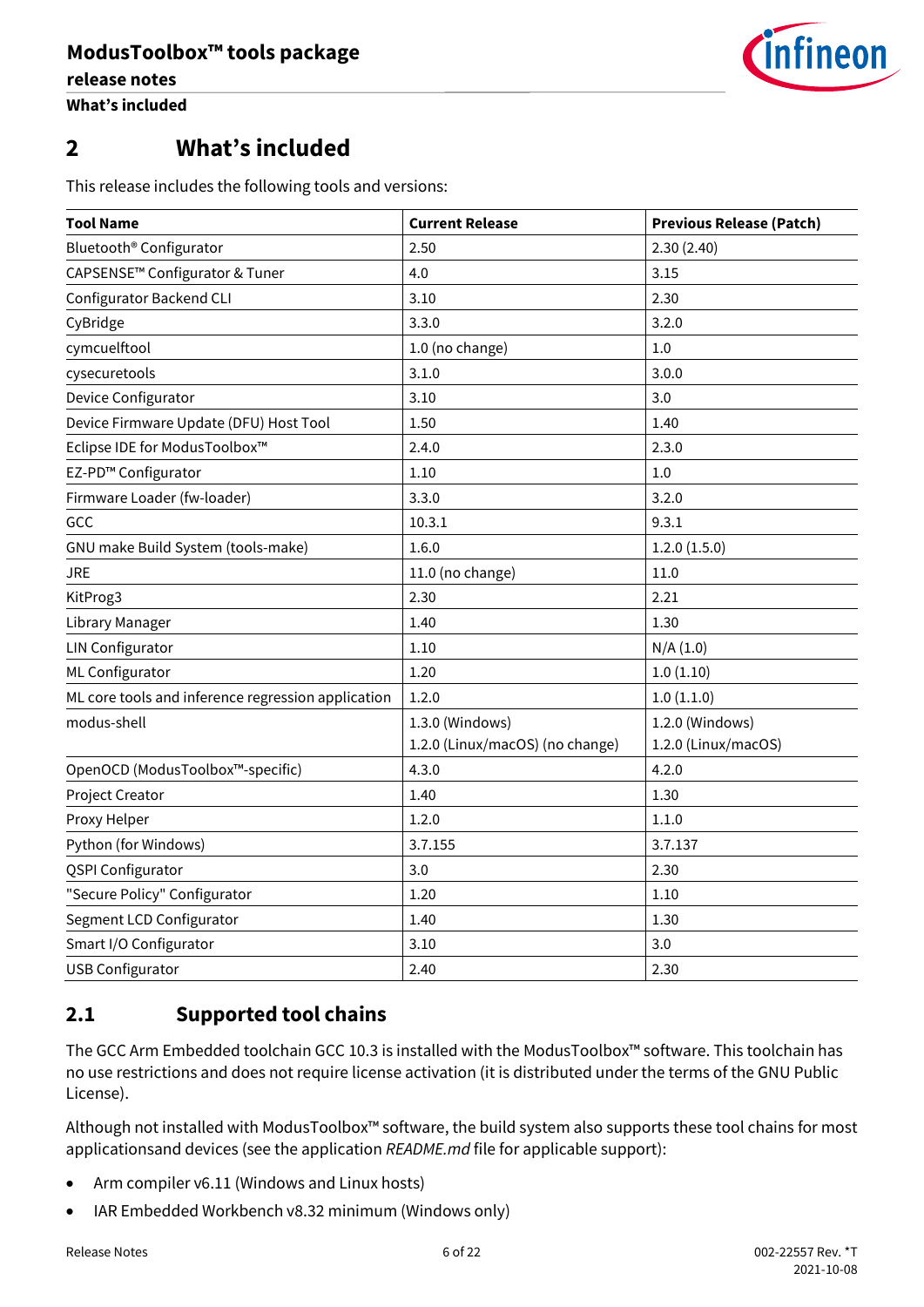

**What's included**

### <span id="page-6-0"></span>**2.2 Supported boards**

The boards available for use varies with different releases of BSPs and libraries on GitHub. You can see the current list of BSPs in the Project Creator tool using the default manifest URL:

|    | <b>Kit Name</b>                                      | $-$ MCU                            | <b>Connectivity Device</b> |
|----|------------------------------------------------------|------------------------------------|----------------------------|
| ь. | <b>AIROC Bluetooth BSPs</b>                          |                                    |                            |
|    | <b>PMG1 BSPs</b>                                     |                                    |                            |
|    | PMG1-CY7110                                          | <b>CYPM1011-24LOXI</b>             | <none></none>              |
|    | <b>PMG1-CY7111</b>                                   | CYPM1111-40LOXIT                   | <none></none>              |
|    | <b>PMG1-CY7112</b>                                   | CYPM1211-40LOXIT                   | <none></none>              |
|    | PSoC 4 BSPs                                          |                                    |                            |
|    | <b>CY8CKIT-041-41XX</b>                              | CY8C4146AZI-S433                   | <none></none>              |
|    | CY8CKIT-145-40XX                                     | CV8C4045A7I-S413                   | <none></none>              |
|    | <b>CY8CKIT-149</b>                                   | CY8C4147AZI-S475                   | <none></none>              |
|    | PSOC4-GENERIC                                        | CY8C4548A7I-S485                   | <none></none>              |
|    | PSoC 6 BSPs                                          |                                    |                            |
|    | CY8CKIT-062-BLE CY8C6347BZI-BLD53 <none></none>      |                                    |                            |
|    |                                                      |                                    |                            |
|    | CY8CKIT-062-WIFI-BT CY8C6247BZI-D54 CYW4343WKUBG     |                                    |                            |
|    | CY8CKIT-064B0S2-4343W                                | CYB0644ABZI-S2D44 CYW4343WKUBG     |                            |
|    | CY8CPROTO-062-4343W                                  | CY8C624ABZI-S2D44 CYW4343WKUBG     |                            |
|    | CY8CPROTO-062S3-4343W CY8C6245LOI-S3D72 CYW4343WKUBG |                                    |                            |
|    | CY8CPROTO-063-BLE                                    | CYBLE-416045-02                    | <none></none>              |
|    | CY8CPROTO-064B0S1-BLE CYB06447BZI-BLD53              |                                    | <none></none>              |
|    | CY8CPROTO-064B0S3                                    | CYB06445LOI-S3D42                  | <none></none>              |
|    | CY8CPROTO-064S1-SB    CYB06447BZI-D54                |                                    | <none></none>              |
|    | CYBLE-416045-EVAL                                    | CYBLE-416045-02 <none></none>      |                            |
|    | CYSBSYSKIT-01                                        | CY8C624AFNI-S2D43 CYW43012TC0KFFBH |                            |
|    | CYSBSYSKIT-DEV-01                                    | CY8C624AFNI-S2D43 CYW43012TC0KFFBH |                            |
|    | CYW9P62S1-43012EVB-01 CY8C6247EDI-D52                |                                    | CYW43012TC0EKUBG           |
|    | CYW9P62S1-43438EVB-01 CY8C6247BZI-D54                |                                    | CYW43438KUBG               |
|    | PSOC6-GENERIC                                        | CY8C6347BZI-BLD53                  | <none></none>              |
|    | <b>XMC BSPs</b>                                      |                                    |                            |
|    | KIT XMC14 BOOT 001 XMC1404-Q064x0200 <none></none>   |                                    |                            |
|    | KIT XMC47 RELAX V1                                   | XMC4700-F144x2048 <none></none>    |                            |
|    | XMC-GENERIC                                          | XMC1404-O064x0200 <none></none>    |                            |
|    |                                                      |                                    |                            |

*Note: Additional boards will be made available on an ongoing basis.*

#### <span id="page-6-1"></span>**2.3 Open source**

Portions of this software package are licensed under free and/or open source licenses such as the GNU General Public License. Such free and/or open source software is subject to the applicable license agreement and not our license agreement covering this software package. The applicable license agreements are available online:

*[http://www.cypress.com/documentation/software-and-drivers/free-and-open-source-software](http://www.cypress.com/documentation/software-and-drivers/free-and-open-source-software-download-page)[download-page](http://www.cypress.com/documentation/software-and-drivers/free-and-open-source-software-download-page)*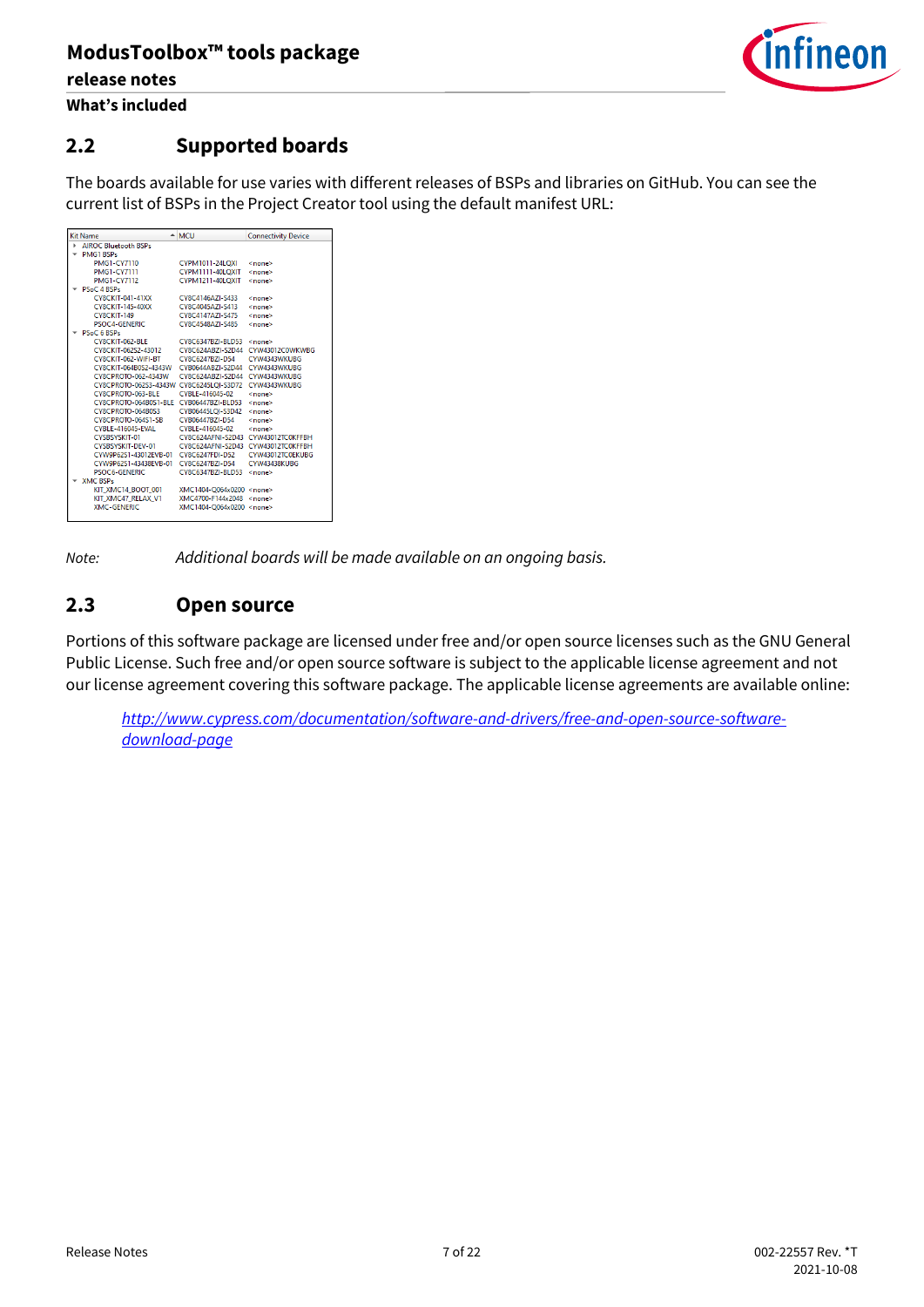**release notes**

**Design impact**



### <span id="page-7-0"></span>**3 Design impact**

This section includes issues that might impact current designs.

#### <span id="page-7-1"></span>**3.1 New device-configurator-cli executable**

In the ModusToolbox™ 2.4 release, there is a new *device-configurator-cli* executable (in *<install-path>/ModusToolbox/tools\_2.4/device-configurator-3.10.0*) that replaces the *cfg-backend-cli* executable

The *cfg-backend-cli* executable still exists in the ModusToolbox™ 2.4 release as a wrapper that launches the *device-configurator-cli* executable. The *cfg-backend-cli* executable will **not** be available in the ModusToolbox™ 3.0 release or thereafter.

#### <span id="page-7-2"></span>**3.2 GCC 10 backward-compatibility issue for BTSDK**

As noted under **Primary changes**, this release has been updated to use GCC version 10.3. This version of GCC defaults to using the  $-$ fno-common compiler setting. The previous version of GCC defaulted to -fcommon.

If you have an existing application that was created using BTSDK versions prior to BTSDK 3.1, upgrading to the ModusToolbox™ 2.4 release might cause the application build to produce "multiple definition" linker errors. All such issues are addressed in BTSDK 3.1 and greater, so this issue only applies to projects created in earlier versions.

Use these instructions to resolve the errors:

1. Identify the *CSP* directory that your device uses. Use the following command line executed from a modusshell window from the top-level application folder:

```
$ make get app info | grep CY BASELIB PATH
```
This gives the following output for example:

```
CY_BASELIB_PATH=../mtb_shared/wiced_btsdk/dev-kit/baselib/20819A1/latest-
v300.X/COMPONENT_20819A1
```
2. Inside the *CSP* directory identified in step 1, edit the *make/recipe/defines.mk* file to add -fcommon to the CY\_CORE\_CFLAGS setting. For example, change the following:

```
CY_CORE_CFLAGS+=\
    $ (CY CORE COMMON OPTIONS) \
     -ffreestanding\
     -fshort-wchar
```
by adding -fcommon, as follows:

```
CY_CORE_CFLAGS+=\
    $ (CY CORE COMMON OPTIONS) \
     -ffreestanding\
     -fshort-wchar\
     -fcommon
```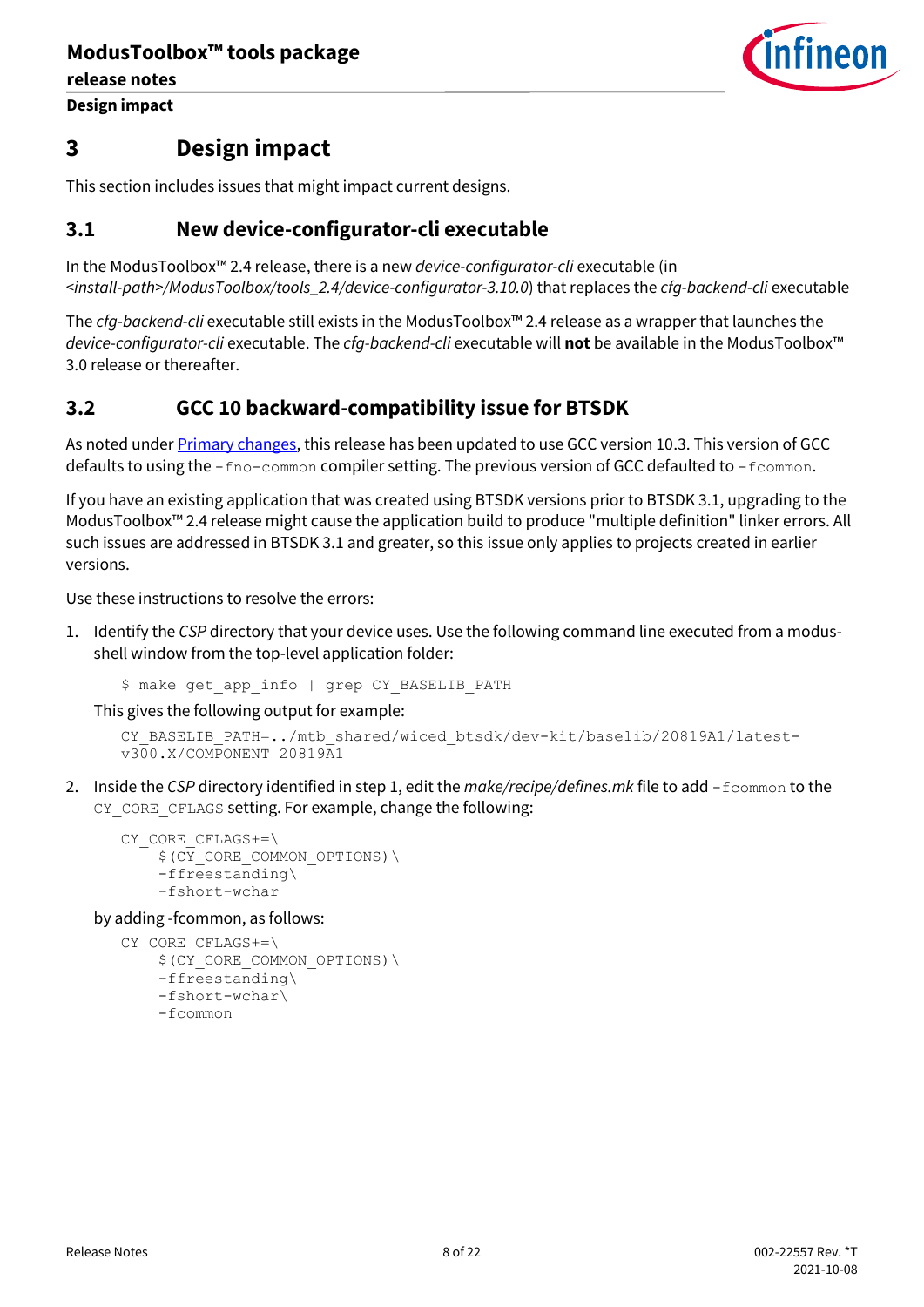**release notes**



**Known issues/limitations**

## <span id="page-8-0"></span>**4 Known issues/limitations**

This section lists the known issues/limitations of this release:

#### <span id="page-8-1"></span>**4.1 Installation**

| Problem                                                                                                                                                                                                                           | Workaround                                                                                                                                                                                     |  |
|-----------------------------------------------------------------------------------------------------------------------------------------------------------------------------------------------------------------------------------|------------------------------------------------------------------------------------------------------------------------------------------------------------------------------------------------|--|
| On Windows 7 machines, you may see a message indicating<br>that some drivers or prerequisites were not installed.                                                                                                                 | This message can be safely ignored.                                                                                                                                                            |  |
| After updating from macOS Mojave to Big Sur, the previously<br>installed version of ModusToolbox™ reports various errors in<br>the Eclipse IDE and other tools.<br>This issue is likely caused by xcode not being updated         | Re-install ModusToolbox <sup>™</sup> 2.4. See the installation<br>guide as needed.<br>Re-install x-code; run:<br>xcode-select --install                                                        |  |
| properly.                                                                                                                                                                                                                         |                                                                                                                                                                                                |  |
| On common Linux distributions, the serial UART ports<br>(usually /dev/ttySx or /dev/ttyUSBx devices) belong to the<br>root user and to the dialout and plugdev groups. Standard<br>users are not allowed to access these devices. | An easy way to allow the current user access to the<br>Linux machine's serial ports is by adding the user to the<br>dialout or plugdev group. This can be done using the<br>following command: |  |
|                                                                                                                                                                                                                                   | \$sudo usermod -a -G dialout, plugdev<br>\$USER                                                                                                                                                |  |
|                                                                                                                                                                                                                                   | <b>Note</b> For this command to take effect, the user must log<br>out and then log back in.                                                                                                    |  |

### <span id="page-8-2"></span>**4.2 Project Creator**

| <b>Problem</b>                                                                                                                                                                                                                                                                                                                                           | Workaround                                                                                                                                                                                                                                                                                                                                                               |  |
|----------------------------------------------------------------------------------------------------------------------------------------------------------------------------------------------------------------------------------------------------------------------------------------------------------------------------------------------------------|--------------------------------------------------------------------------------------------------------------------------------------------------------------------------------------------------------------------------------------------------------------------------------------------------------------------------------------------------------------------------|--|
| When creating projects that use git submodules, you may see<br>red text noting that the submodules are being cloned.<br>Normally red text indicates errors; however, in this case the<br>messages are just an anomaly.                                                                                                                                   | None. These messages can be safely ignored.                                                                                                                                                                                                                                                                                                                              |  |
| Using the Project Creator Target IDE feature, the application<br>that was exported to a third-party IDE doesn't work in that<br>IDE.                                                                                                                                                                                                                     | There are limitations to the export process. For<br>example, IAR and µVision are not supported in macOS<br>or Linux. In other cases, you need to update<br>configuration settings in the third-party IDE. Refer to the<br>"Export to IDEs" chapter in the ModusToolbox <sup>™</sup> user<br>guide for more details.                                                      |  |
| In the default case, project creation and library updates<br>require internet access. In some cases, using a VPN may<br>adversely affect the time required for these operations due to<br>a delay in DNS server response times for external IP<br>addresses such as github.com.                                                                          | If you experience issues such as this, project creation<br>and library update times can be improved by disabling<br>the VPN connection during those operations.<br>To determine if this is an issue for you, open a terminal<br>window and enter "nslookup github.com". If the<br>response is not immediate, then you may benefit from<br>disabling your VPN connection. |  |
| When trying to create a new project you may not see any<br>BSPs or applications to select, as well as the following error<br>message:<br>Unable to open file at http://github.com/Infineon/mtb-<br>super-manifest/raw/v2.X/mtb-super-manifest-fv2.xml<br>Some boards and applications may be missing. Check the<br>console for a detailed error message. | Verify that you have a network connection and see the<br>instructions in the <b>Installation</b> problem section above<br>concerning proxy settings.<br>This may also be caused by your work environment not<br>having access to GitHub. Refer to <b>KBA230953</b> for details<br>on how to work around this problem.                                                    |  |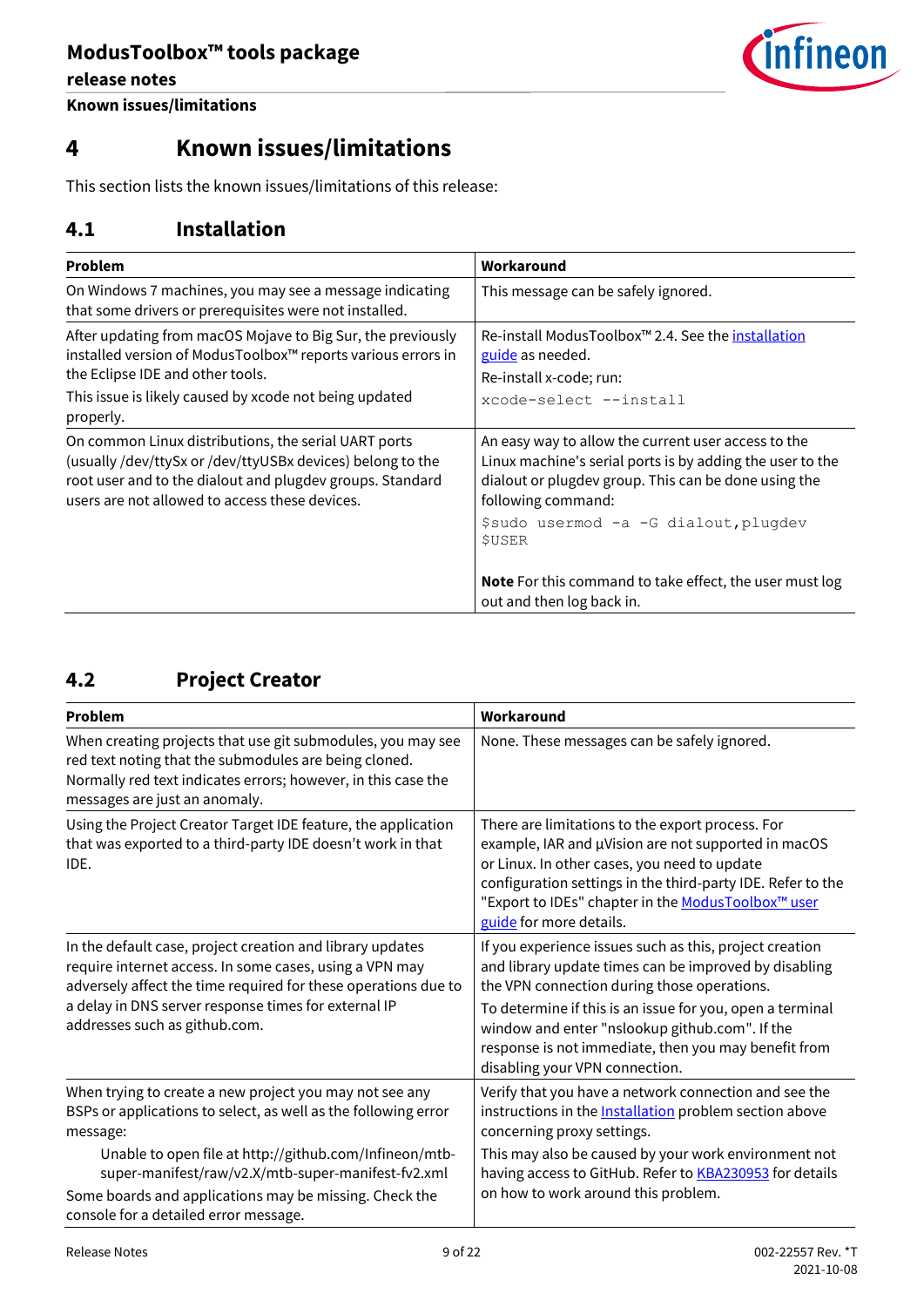#### **release notes**

#### **Known issues/limitations**



#### <span id="page-9-0"></span>**4.3 Proxy**

| Problem                                                                                                                                                                                       | Workaround                                                                                                                                                                                                                                                |  |
|-----------------------------------------------------------------------------------------------------------------------------------------------------------------------------------------------|-----------------------------------------------------------------------------------------------------------------------------------------------------------------------------------------------------------------------------------------------------------|--|
| When trying to create a new project, you may see the<br>following error message:<br>Unable to open file at http://github.com/Infineon/mtb-<br>super-manifest/raw/v2.X/mtb-super-manifest.xml. | This can happen if you are behind a firewall and do not<br>have your proxy settings configured. You must set your<br>HTTP_PROXY and HTTPS_PROXY environment variables<br>or use the Proxy Helper tool from the Settings menu.<br>You can also find it in: |  |
| Some boards and apps may be missing. Check the logfile for<br>a detailed error message.                                                                                                       | <install_path>/ModusToolbox/tools_2.4/proxy-helper</install_path>                                                                                                                                                                                         |  |
| In some cases, incorrect proxy settings in the Project Creator<br>or Library Manager tool can prevent the proxy server settings<br>from being edited to correct values.                       | Run the Proxy Helper tool from the Settings menu to<br>reset the proxy mode to direct. The tool is also located<br>in:<br><install_path>/ModusToolbox/tools_2.4/proxy-helper</install_path>                                                               |  |
|                                                                                                                                                                                               | For example:<br>./proxy-helper --config set mode=direct                                                                                                                                                                                                   |  |

## <span id="page-9-1"></span>**4.4 Building/programming/debugging**

| <b>Problem</b>                                                                                                                                                                                                                                                                                                                                                                                                         | Workaround                                                                                                                                                                                                                                                                                                  |  |
|------------------------------------------------------------------------------------------------------------------------------------------------------------------------------------------------------------------------------------------------------------------------------------------------------------------------------------------------------------------------------------------------------------------------|-------------------------------------------------------------------------------------------------------------------------------------------------------------------------------------------------------------------------------------------------------------------------------------------------------------|--|
| An XMC™ MCU project build fails for the following<br>circumstances:<br>Using the Linux OS, and<br>Settting the toolchain to IAR.                                                                                                                                                                                                                                                                                       | IAR support is not available for XMC™ MCUs in Linux by<br>default. To use the IAR toolchain in Linux:<br>Obtain the appropriate linker script from IAR and<br>1.<br>copy it to your ModusToolbox™ application<br>directory.<br>Edit the application Makefile to use the<br>2.<br>appropriate linker script. |  |
| A legacy BTSDK project (version 2.7.1 or older) fails to build in<br>ModusToolbox <sup>™</sup> 2.4.                                                                                                                                                                                                                                                                                                                    | See KBA234113.                                                                                                                                                                                                                                                                                              |  |
| When using VS Code with Cortex-Debug v0.4.5, some<br>operations may not work on Linux and macOS via FTDI,<br>KitProg3, or MiniProg4 programmers, with messages<br>indicating that the USB device is busy. The J-Link probe is not<br>impacted.<br>This can happen for various operations (Program, Erase,<br>Launch, Attach) when executed a second time, due to Cortex-<br>Debug not terminating the OpenOCD process. | Manually terminate the OpenOCD process and switch<br>versions of Cortex-Debug from v0.4.5 to v0.4.4, v0.4.6, or<br>later.<br>This issue is tracked on GitHub:<br>https://github.com/Marus/cortex-debug/issues/493                                                                                           |  |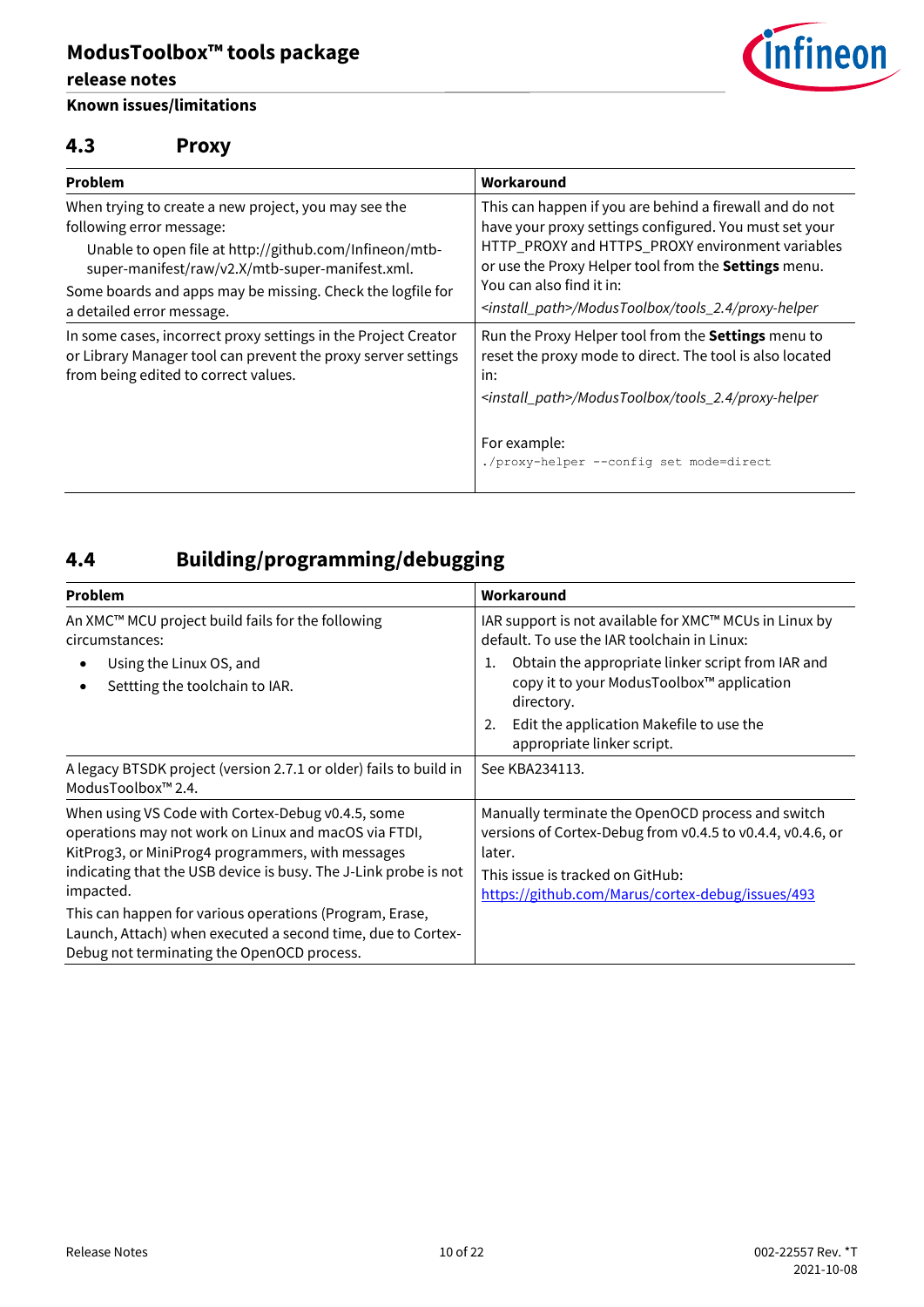#### **release notes**



| <b>Problem</b>                                                                                                                                                                                                                            | Workaround                                                                                                                                                                                                                                                                                                                                                                                                                                                                           |  |
|-------------------------------------------------------------------------------------------------------------------------------------------------------------------------------------------------------------------------------------------|--------------------------------------------------------------------------------------------------------------------------------------------------------------------------------------------------------------------------------------------------------------------------------------------------------------------------------------------------------------------------------------------------------------------------------------------------------------------------------------|--|
| When launching a debug session, execution does not halt<br>at main () on PSoC™ 64 devices with J-Link/SEGGER debug<br>tools. This may happen on virtual or slow PCs, or when the<br>communication interface (SWD, JTAG) speed =< 100k Hz. | Add small delay at the very beginning of<br>Reset Handler so the J-Link will have enough time<br>to halt the CPU before startung execution of the<br>application. A delay of 100 ms should be sufficient in<br>most cases. Example of a simple delay loop in<br>Reset Handler:<br>/* 1<<22 corresponds to 4M so loop<br>should take approx. 12M cycles */<br>r0, #1<br>mov<br>r0, #22<br>lsl<br>debug delay:<br>subs<br>r0, #1<br>debug delay<br>bne<br>bl Cy OnResetUser<br>cpsid i |  |
| When trying to debug a FreeRTOS AWS project in the Eclipse<br>IDE when connected via the MiniProg4 probe, you might see<br>the following messages the ModusToolbox™ Console:                                                              | These messages can be safely ignored.                                                                                                                                                                                                                                                                                                                                                                                                                                                |  |
| "Failed to write memory at <address>"<br/>"Error: Write failure during wipe of variable:<br/>uxTopUsedPriority at <address>"</address></address>                                                                                          |                                                                                                                                                                                                                                                                                                                                                                                                                                                                                      |  |
| Debugging/programming does not work on macOS machines<br>based on M1 processors with J-Link probes.                                                                                                                                       | Use kits with onboard FTDI for<br>programming/debugging.                                                                                                                                                                                                                                                                                                                                                                                                                             |  |
| Sometimes the J-Link 'Program' configuration for<br>CYW43907/CYW53907 devices may fail if executed after an<br>'Erase' operation on macOS/Linux. This is caused by an issue<br>in the J-Link script used for these devices.               | Turn the devices' power supply off and on, and then try<br>the 'Program' configuration again.                                                                                                                                                                                                                                                                                                                                                                                        |  |
| Programming the S25FS512S external memory device<br>mounted on the CYW9P62S1-43012EVB-01 kit might not work<br>if SFDP auto-detection is selected in the QSPI Configurator.<br>This is caused by corrupted SFDP table in this memory.     | Select "S25FS512S" instead of "Auto detect SFDP" for<br>the memory slot in the QSPI Configurator.                                                                                                                                                                                                                                                                                                                                                                                    |  |
| After programming a PSoC™4 device, the following message<br>displays:<br>Polling target psoc4.cpu failed, try to reexamine                                                                                                                | None. You can safely ignore this message. This might<br>occur if the SWD is disconnected after the reset.                                                                                                                                                                                                                                                                                                                                                                            |  |
| The ModusToolbox™ build process stops at some points,<br>such as during auto-discovery, and it takes longer than other<br>times.                                                                                                          | This is likely due to anti-virus software scanning various<br>ModusToolbox™ directories. To resolve this, change<br>your anti-virus settings to exclude the following as<br>appropriate for your installation (where ~ is your home<br>directory):<br>Installation directory (e.g., ~/ModusToolbox/)<br>$\bullet$<br>Settings directory (e.g., ~/.modustoolbox/)<br>Applications directories (e.g., ~/MyExamples/)<br>Eclipse IDE workspace directory (e.g., ~/mtw/)                 |  |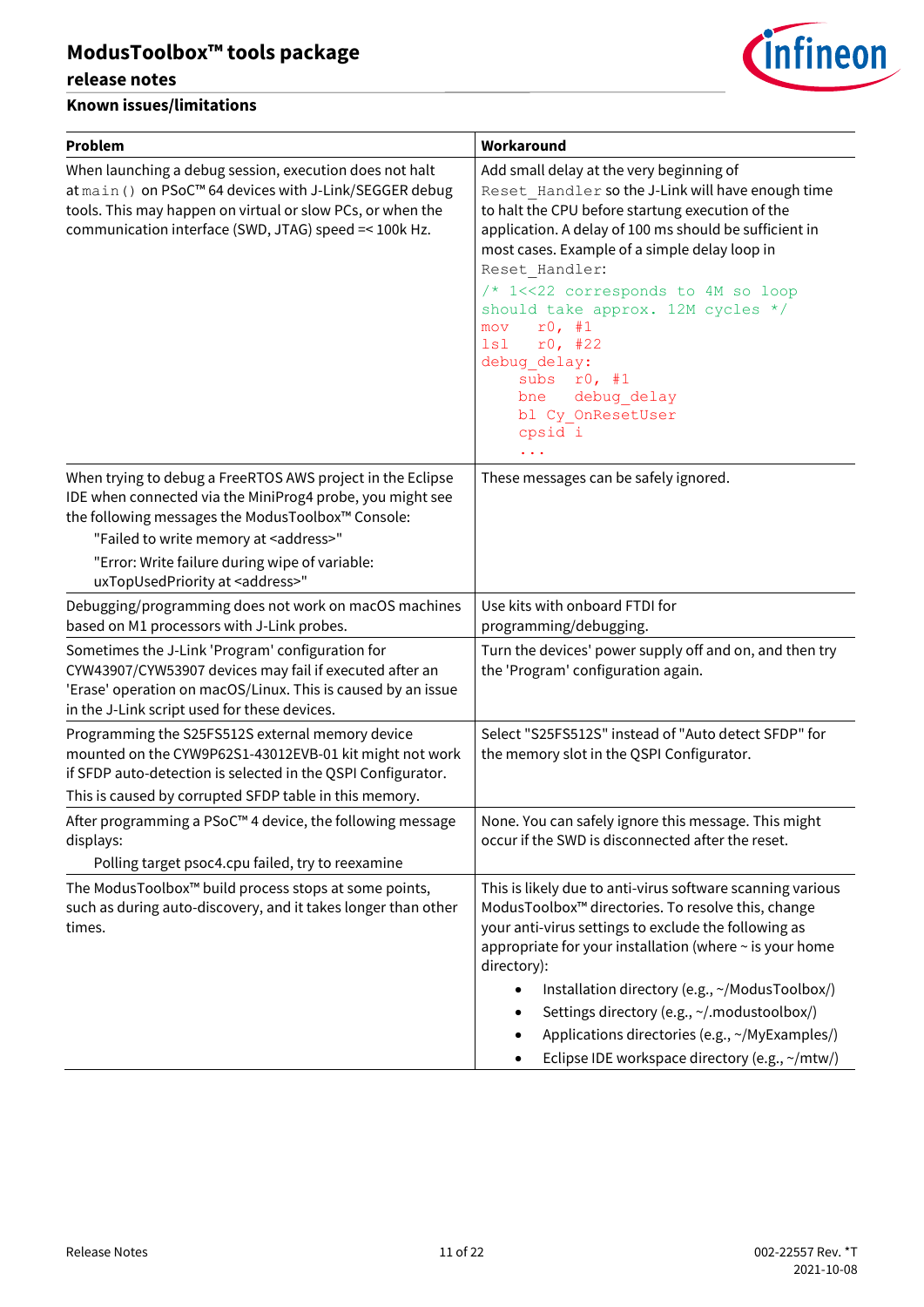#### **release notes**



| Problem                                                                                                                                                                                                                                                                                                                                                                                                 | Workaround                                                                                                                                                                         |
|---------------------------------------------------------------------------------------------------------------------------------------------------------------------------------------------------------------------------------------------------------------------------------------------------------------------------------------------------------------------------------------------------------|------------------------------------------------------------------------------------------------------------------------------------------------------------------------------------|
| While debugging an application built with the GCC toolchain,<br>some breakpoints cannot be reached as the application code<br>referenced by the breakpoints is inlined.                                                                                                                                                                                                                                 | Switch the optimization level from $-\circ q$ (default in the<br>CONFIG=Debug mode) to -00, by editing the<br>application Makefile:<br>CONFIG=Custom                               |
| Note: The GDB behavior described above has no functional<br>impact on the application execution.                                                                                                                                                                                                                                                                                                        | CFLAGS=-00                                                                                                                                                                         |
|                                                                                                                                                                                                                                                                                                                                                                                                         | Changing the optimization flag to -00 may impact the<br>application behavior or memory usage. We recommend<br>disabling the compiler optimizations only for debugging<br>purposes. |
| PSoC™ 64 "Secure Boot" MCUs do not support the<br>programming and debugging via JTAG interface. It is<br>because of the specifics of PSoC™ 64 MCUs - JTAG pins are<br>configured after unpredictable amount of time after what<br>causes a lot of warnings during programming via JTAG.                                                                                                                 | Use SWD interface with PSoC™ 64 "Secure Boot" MCUs<br>in Eclipse and VS Code IDEs                                                                                                  |
| Unable to acquire PSoC™4 target with J-Link probe if target<br>is in PROTECTED state. J-Link probe does not support device<br>acquisition in Test Mode. This prevents invocation of SROM<br>API making it impossible to re-program or erase the chip in<br>PROTECTED state.                                                                                                                             | The workaround is to unprotect/erase the chip using<br>MiniProg4 or KitProg3 probe.                                                                                                |
| A "Failed to read memory at <address>" message may appear<br/>in "Memory View" of the Eclipse IDE when connected via the<br/>MiniProg4 probe and try to read memory from invalid<br/>address.</address>                                                                                                                                                                                                 | You can safely ignore this error                                                                                                                                                   |
| In VS Code, usability behavior might be observed after a<br>Restart operation with PSoC™ 64 "Secure Boot" MCUs. For<br>example, "Failed to launch OpenOCD GDB Server: Timeout"<br>error may appear when KitProg3 Attach launch config is<br>running, or if debug session is broken with J-Link.                                                                                                         | No reliable workaround                                                                                                                                                             |
| In VS Code, "Exception has occurred" error might appear<br>when you execute Attach launch configuration. Such errors<br>started to be visible in VS Code - 1.53.2.                                                                                                                                                                                                                                      | You can safely ignore this error.                                                                                                                                                  |
| In VS Code, "Failed to launch undefined GDB Server:<br>Timeout." error might appear if to launch Debug J-Link<br>launch configuration with KIT_XMC47_RELAX_V1 after<br>several 'step over', 'step into' operations during the previous<br>Debug session what was stopped.                                                                                                                               | Re-run the launch configuration again after failure                                                                                                                                |
| In VS Code, the J-Link launch configuration does not stop at<br>Reset_Handler after 'Restart', but at some other line of code.<br>For PSoC™ 6 MCUs, this is associated with any "monitor"<br>command in GDB. For example, if you press the Restart<br>button, the Cortex-Debug plugin sends "monitor halt" and<br>"monitor reset" commands to the GDB causing GDB to go<br>out-of-sync with the target. | Step through code to enter the Reset_Handler.                                                                                                                                      |
| GDB does not know what the "monitor xxx" command does.<br>It does not expect that "monitor reset" will change the state<br>of the target.<br>For XMC™ and PSoC™ 4 MCUs, such behavior is caused by the<br>using "Cortex M0" target for PSoC™4 and "Cortex-M4" for<br>XMC™ devices as the workaround for other issue with Attach<br>in SEGGER SW.                                                        |                                                                                                                                                                                    |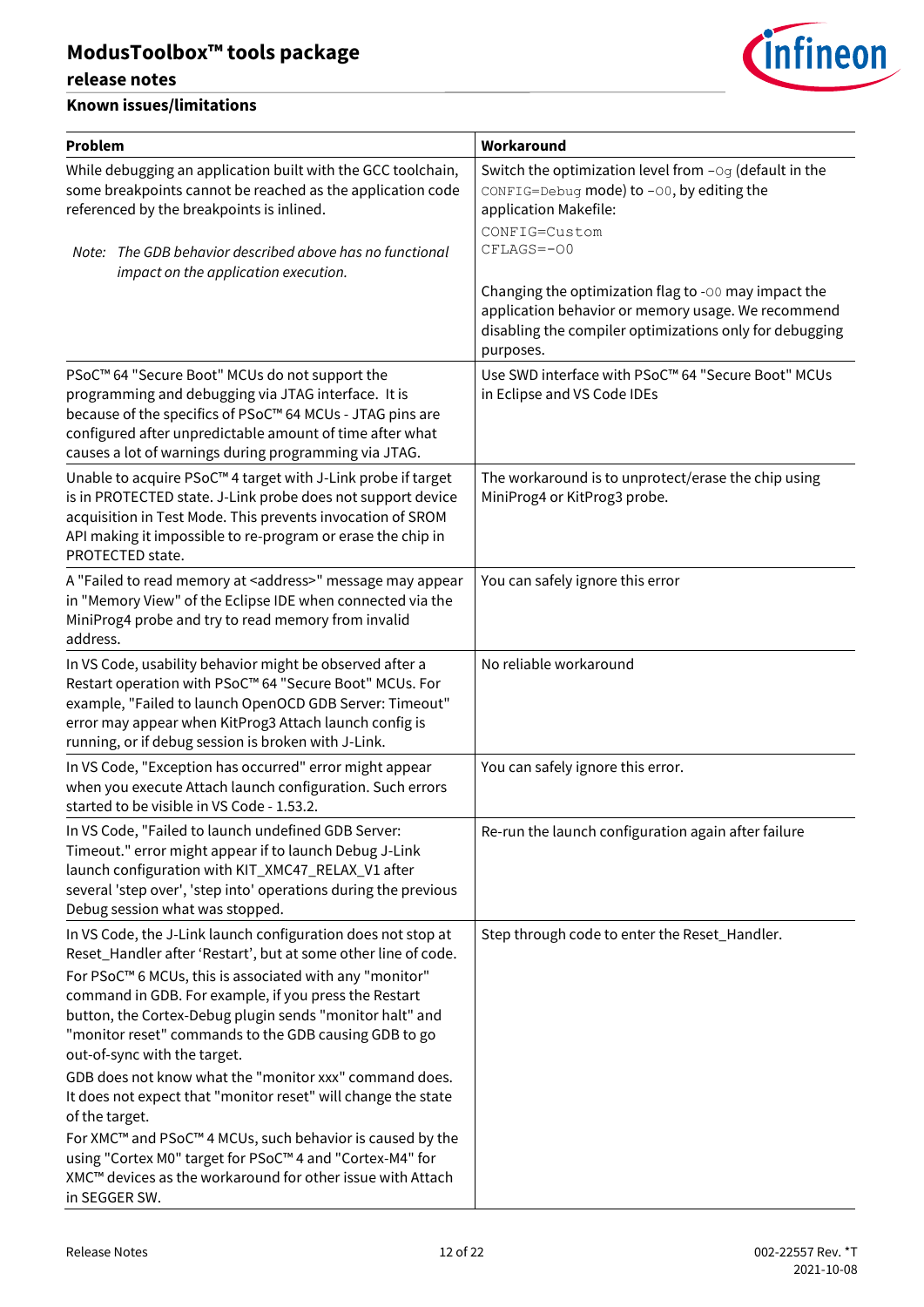#### **release notes**



| <b>Problem</b>                                                                                                                                                                                                                                                                                                                                                                                                                                                                                                                                                                                                                                                            | Workaround                                                                                                                                                                                                                                                                                                                                                                                                                                                                                                                                                                                                                                                                     |
|---------------------------------------------------------------------------------------------------------------------------------------------------------------------------------------------------------------------------------------------------------------------------------------------------------------------------------------------------------------------------------------------------------------------------------------------------------------------------------------------------------------------------------------------------------------------------------------------------------------------------------------------------------------------------|--------------------------------------------------------------------------------------------------------------------------------------------------------------------------------------------------------------------------------------------------------------------------------------------------------------------------------------------------------------------------------------------------------------------------------------------------------------------------------------------------------------------------------------------------------------------------------------------------------------------------------------------------------------------------------|
| When attempting to Program/Debug with Miniprog4 or J-Link<br>probes in JTAG mode, the tool displays errors similar to the<br>following:<br>Info : KitProg3: Pipelined transfers enabled<br>Info: $VTarget = 3.276 V$<br>Info: clock speed 2000 kHz<br>Error: JTAG scan chain interrogation failed: all zeroes<br>Error: Check JTAG interface, timings, target power, etc.<br>Error: Trying to use configured scan chain anyway<br>Error: psoc6.cpu: IR capture error; saw 0x00 not 0x01<br>Warn : Bypassing JTAG setup events due to errors<br>Error: Invalid ACK (0) in DAP response<br>Error: Invalid ACK (0) in DAP response<br>Frror: Invalid ACK (0) in DAP response | These errors are likely caused by the device being in<br>sleep mode. Open the Device Configurator, and set the<br>System Idle Power Mode setting to 'Active' to turn off<br>DeepSleep mode. JTAG is not available in sleep mode.<br>Alternately, use SWD to acquire the target, and then<br>switch to JTAG.                                                                                                                                                                                                                                                                                                                                                                    |
| If an application includes multiple BSPs that span major<br>version numbers (for example, v1.x and v2.x) as local<br>dependencies, there will be build conflicts. This is because of<br>changes in the names of the BSP's dependencies.                                                                                                                                                                                                                                                                                                                                                                                                                                   | There are two options:<br>1) The application can be updated to use the new MTB<br>flow with the BSPs (and dependencies) marked as<br>shared.<br>2) All local BSPs within a application must have the<br>same major version number. Once the application<br>is updated to only have a single major version of<br>the BSP, any of the dependent libraries that were<br>pulled down by the removed BSP version need to<br>be removed from the application. This includes<br>removing any .lib or .mtb files. The problematic<br>dependencies that must be removed include the<br>following:<br>1.x BSP dependencies: psoc6pdl, psoc6hal<br>2.x BSP dependencies: mtb-pdl, mtb-hal |
| KitProg3 and J-Link launch configurations do not work when<br>you change the build configuration from Debug to Release or<br>vice-versa. This applies to the Eclipse IDE for ModusToolbox™<br>and Visual Studio (VS) Code.<br>Launch configurations contain the path to the executable,<br>and that changes for each build configuration.                                                                                                                                                                                                                                                                                                                                 | After you change from Debug to Release or vice-versa,<br>click the "Generate Launches" command in the Quick<br>Panel.<br>You can alternately run the following command to<br>create new launch configurations:<br>• make eclipse for Eclipse IDE for<br>ModusToolbox™<br>make vscode for VS Code<br>Be aware that this option overwrites any changes you<br>may have made to the configurations.                                                                                                                                                                                                                                                                               |
| On macOS for a PSoC™ 64 "Secure Boot" or PSoC™ 6A<br>project, using the Eclipse IDE for ModusToolbox™, the<br>"Attach" launch configuration fails every second time it is<br>used:<br>for an RTOS-based project<br>if "Attach" is launched when the target is halted on<br>breakpoint                                                                                                                                                                                                                                                                                                                                                                                     | Reset the device each time you run the "Attach"<br>configuration.                                                                                                                                                                                                                                                                                                                                                                                                                                                                                                                                                                                                              |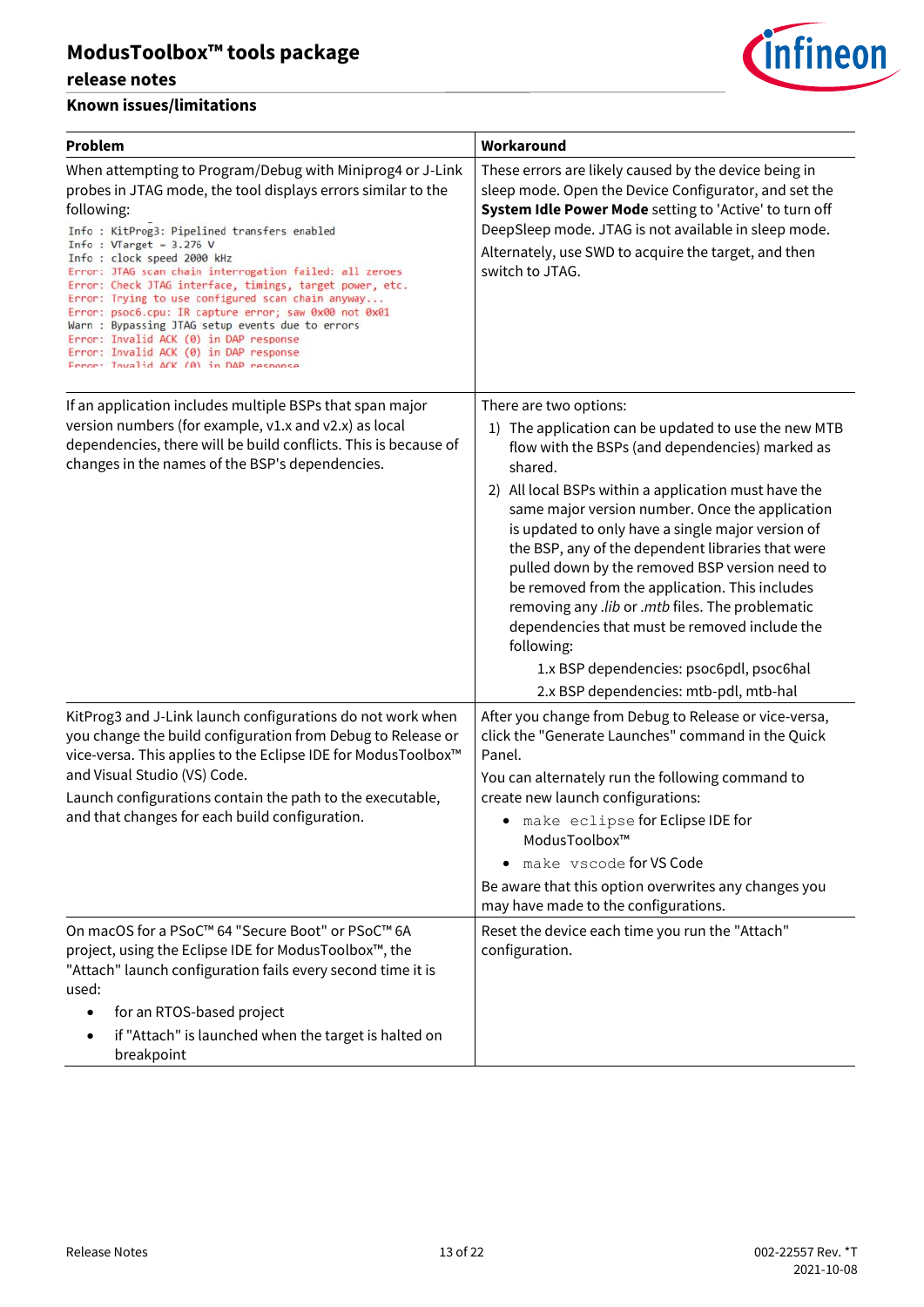#### **release notes**



| Problem                                                                                                                                                                                                                                                                                                               | Workaround                                                                                                                                                                                                                                                                                                                                                                                                                                                                                                                                                                              |
|-----------------------------------------------------------------------------------------------------------------------------------------------------------------------------------------------------------------------------------------------------------------------------------------------------------------------|-----------------------------------------------------------------------------------------------------------------------------------------------------------------------------------------------------------------------------------------------------------------------------------------------------------------------------------------------------------------------------------------------------------------------------------------------------------------------------------------------------------------------------------------------------------------------------------------|
| For the Arm Cortex CM4 core, some code in main () executes<br>before the debugger stops at start of main(). This means that<br>some code executes twice; once before the debugger stops<br>execution, and again after the debugger resets the program<br>counter to the start of main () and you start debugging.     | If you observe this issue, and it affects your application,<br>put a delay loop at the start of main () to allow time for<br>debugging subsystem initialization. The following code<br>tests for the presence of the debugger before entering<br>the delay loop:<br>int main (void)<br>$\{$<br>/* If an active debugger is<br>detected, give it some time to execute<br>SYSRESETREO<br>* otherwise, the application runs<br>before the debugger is fully<br>operational */<br>if (CoreDebug->DHCSR &<br>CoreDebug_DHCSR_C_DEBUGEN_Msk)<br>Cy SysLib Delay (400u) ;<br>$\}$ $\mathbf{u}$ |
| Junk characters might be observed in a UART terminal during<br>programming of the connected kit or after programming is<br>completed.                                                                                                                                                                                 | See KBA231071 for details.<br>Clear UART buffers after programming is completed.                                                                                                                                                                                                                                                                                                                                                                                                                                                                                                        |
| On some occasions, the Eclipse IDE will fail to run launch<br>configurations with various errors, such as:<br>"XXX has encountered a problem. Debug session already<br>started. Terminate the first one before restarting"                                                                                            | Depending on the steps taken prior to launching a<br>configuration, there are several reasons this may occur.<br>The easiest way to resolve the issue is to restart Eclipse.                                                                                                                                                                                                                                                                                                                                                                                                            |
| There is a programming error for our platforms that connect<br>via FTDI on macOS Catalina. The boards include:<br>CYW920819EVB-02<br>$\bullet$<br>CYW920820EVB-02<br>CYW920719B2Q40EVB-01<br>CYW920721B2EVK-01<br>CYW920721B2EVK-02<br>CYW920721B2EVK-03<br>CYW989820EVB-01<br>CYW920706WCDEVAL<br>CYW920735Q60EVB-01 | This only happens in macOS Catalina 10.15.5 because of<br>a serial port detection error. The macOS Catalina FTDI<br>driver is missing the necessary device identification<br>information.<br>To resolve this issue, update to macOS Catalina 10.15.6<br>or newer.                                                                                                                                                                                                                                                                                                                       |
| A "JTAG-DP STICKY ERROR" message may appear in the IDE<br>when connected via the JTAG interface of a MiniProg4 probe<br>in CMSIS-DAP HID mode.                                                                                                                                                                        | You can safely ignore this error, or switch the MiniProg4<br>to CMSIS-DAP bulk mode.                                                                                                                                                                                                                                                                                                                                                                                                                                                                                                    |
| JTAG performance on MiniProg4 may be significantly slower<br>than SWD.                                                                                                                                                                                                                                                | There is no workaround except using the SWD interface<br>if JTAG performance is not acceptable.                                                                                                                                                                                                                                                                                                                                                                                                                                                                                         |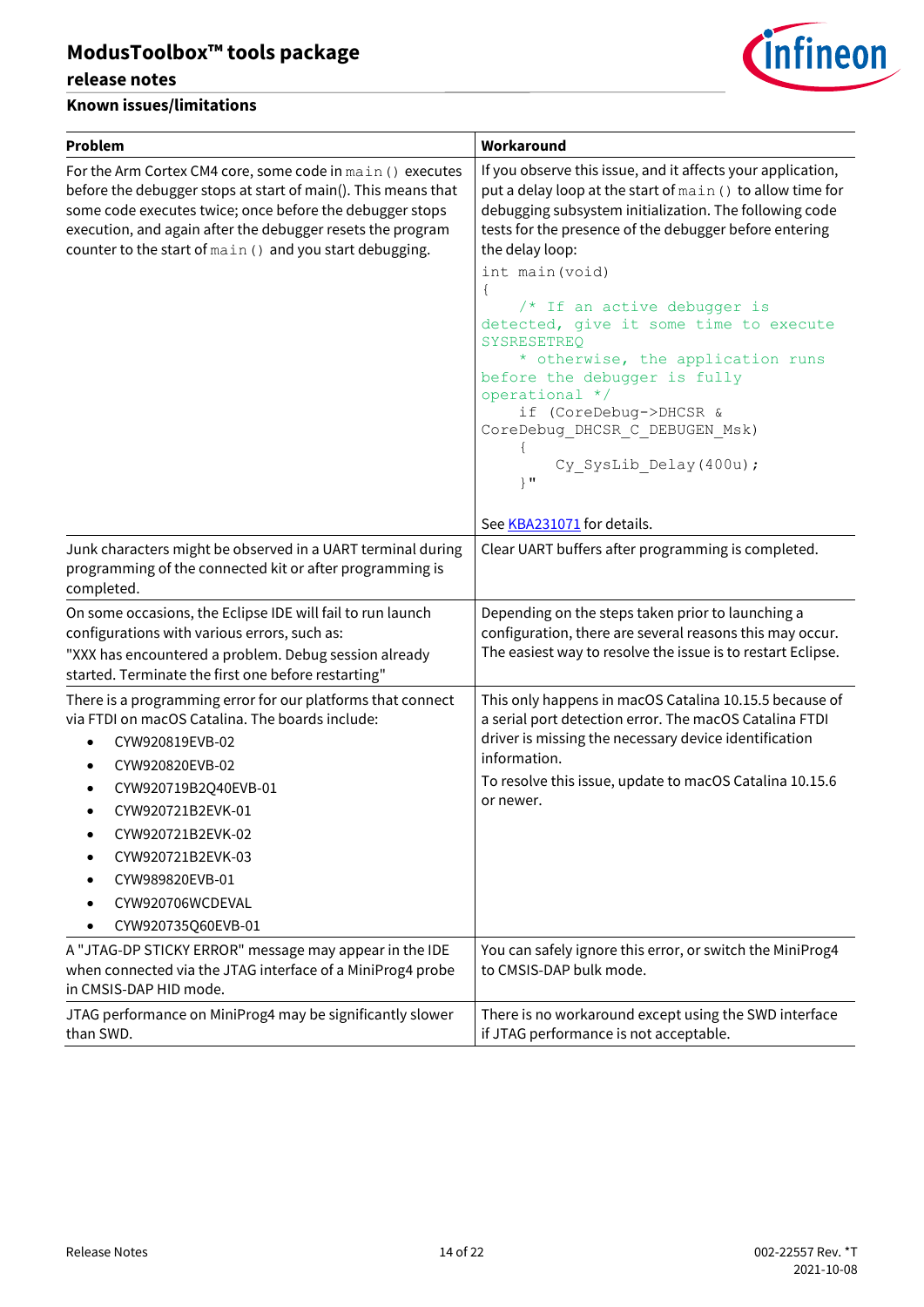#### **release notes**



| <b>Problem</b>                                                                                                                                                                                                                                                                                   | Workaround                                                                                                                                                                                                                                                                                                                                                                                                                                                                                                                                                                                                                                                       |
|--------------------------------------------------------------------------------------------------------------------------------------------------------------------------------------------------------------------------------------------------------------------------------------------------|------------------------------------------------------------------------------------------------------------------------------------------------------------------------------------------------------------------------------------------------------------------------------------------------------------------------------------------------------------------------------------------------------------------------------------------------------------------------------------------------------------------------------------------------------------------------------------------------------------------------------------------------------------------|
| You must manually reset after programming PSoC™ 6 kits<br>when using GDB SEGGER + Jlink + JTAG interface.                                                                                                                                                                                        | Update each of the following Launch Configurations<br>under the Debugger tab. In the Device Name field,<br>delete the "_tm" suffix.<br>Name: QSPIReadWrite-BLE Program (J-Link)<br>■ Main   称 Debugger   ▶ Startup   by Source   ■ Common   只 SVD Path<br>J-Link GDB Server Setup<br>Start the J-Link GDB server locally<br>Connect to running target<br>Executable path:<br>S{jlink_path}/\${jlink_gdbserver}<br>Actual executable:   C:/Program Files (x86)/SEGGER/JLink_V640//JLinkGDBServerCL.exe<br><u>(to change it use the global or workspace</u> preferences pages or the <u>project</u> properties page)<br>CY8C6xx7_CM0p_sect256KB_tm<br>Device name: |
|                                                                                                                                                                                                                                                                                                  | " <app-name> Erase (JLink)"<br/>"<app-name> Program (JLink)"</app-name></app-name>                                                                                                                                                                                                                                                                                                                                                                                                                                                                                                                                                                               |
| Starting from KitProg3 v2.10, when KitProg3 is in CMSIS-DAP<br>Bulk mode, it is not possible to debug and use USB-I2C/SPI<br>bridging (for example, in the CAPSENSE™ Tuner, Bridge<br>Control Panel) at the same time. This affects Windows OS<br>only. It does not affect Linux or macOS users. | If you would like to use debug and USB-I2C/SPI bridging<br>at the same time, there are two possible workarounds:<br>If performance for programming and debug is not<br>critical, switch KitProg3 to CMSIS-DAP HID mode<br>via the fw-loader utility. Firmware Loader is<br>installed with ModusToolbox™ software, and is<br>available separately on GitHub.<br>If you need faster performance for programming<br>and debug, use the onboard KitProg3 for<br>programming purposes and MiniProg4 for<br>bridging purposes or vice versa. Both devices can<br>be in CMSIS-DAP bulk mode.<br>Details are in <b>KBA231025</b> .                                       |
| Starting from KitProg3 v2.10, in some cases Windows 7 does<br>not recognize the KitProg3 bridge. So the USB-I2C/SPI bridge<br>devices are not available in either CMSIS-DAP HID or CMSIS-<br>DAP bulk mode.                                                                                      | Install a digitally signed driver manually from the<br>Windows Update Catalog. Follow steps from<br>KBA231026.                                                                                                                                                                                                                                                                                                                                                                                                                                                                                                                                                   |
| In Linux OS, with KitProg3 in CMSIS-DAP HID mode, a debug<br>session in ModusToolbox™ software can be destroyed if you<br>use the Firmware Loader --device-list command while<br>debugging. This is limitation of hidapi library used on Linux.<br>MacOS and Windows OSs are not impacted.       | If you have a debug session running, don't use the<br>firmware loader tool.                                                                                                                                                                                                                                                                                                                                                                                                                                                                                                                                                                                      |
| KitProg3 v2.10 or later is installed as part of the<br>ModusToolbox <sup>™</sup> 2.2 or later tools package. This version of<br>KitProg3 will not work with PSoC™ Creator 4.3 or PSoC™<br>Programmer 3.28.7.                                                                                     | If you updated your kit to KitProg3 v2.10 and wish to<br>use the kit with PSoC™ Creator 4.3 and PSoC™<br>Programmer 3.28.7, get a previous version of fw-loader<br>(with an earlier version of KitProg3) and update the kit.<br>The fw-loader tool is available here:<br>github.com/Infineon/Firmware-loader                                                                                                                                                                                                                                                                                                                                                     |
|                                                                                                                                                                                                                                                                                                  | If this is not urgent, you can wait for a newer PSoC™<br>Programmer version with support for KitProg3 v2.10,<br>expected soon.                                                                                                                                                                                                                                                                                                                                                                                                                                                                                                                                   |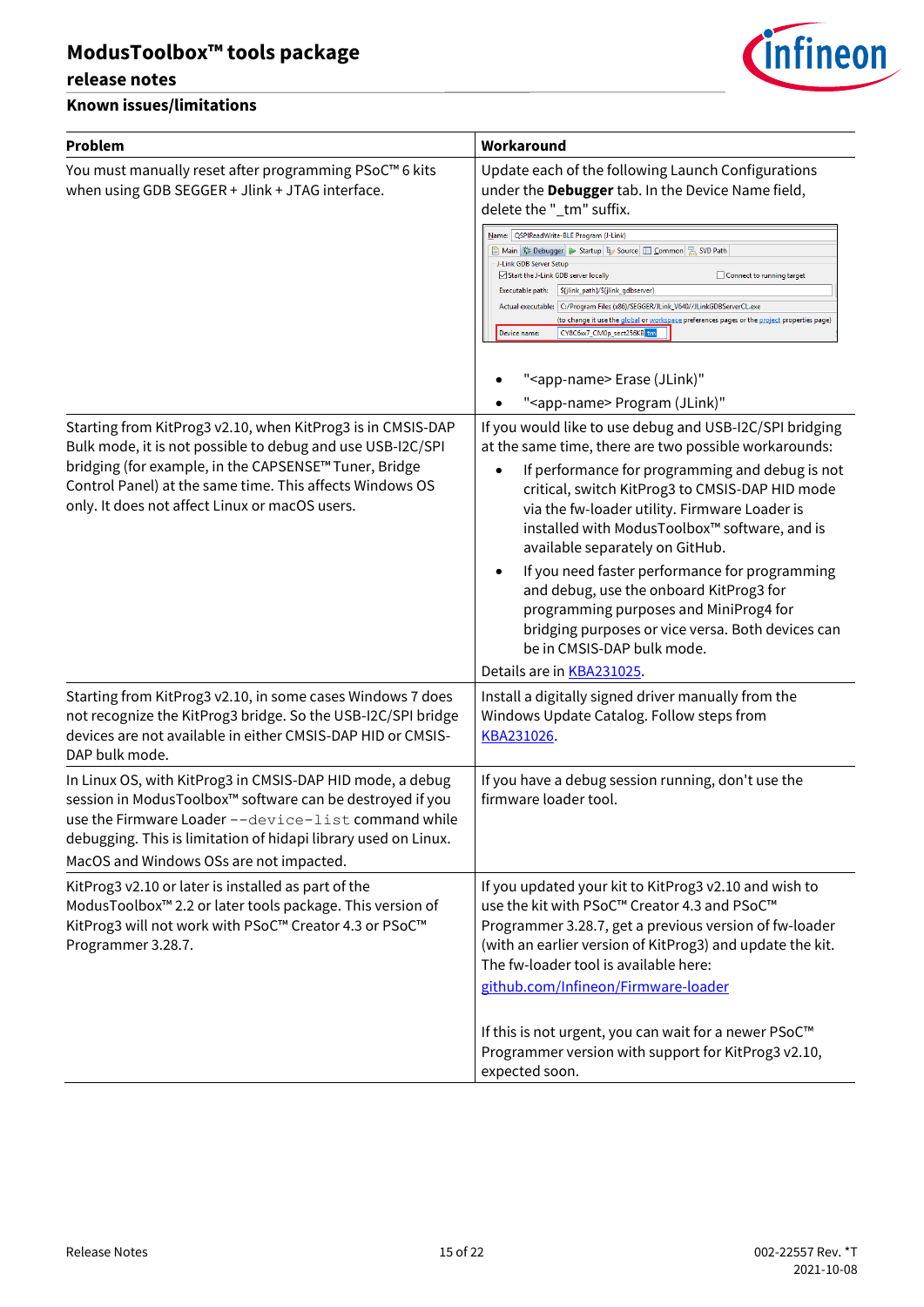#### **release notes**

### **Known issues/limitations**

### <span id="page-15-0"></span>**4.5 Eclipse IDE**

| <b>Problem</b>                                                                                                                                                                                                                                                                                                                                                                                                                                                                                                                                                                                                                                                                                                                                          | Workaround                                                                                                                                                                                                                                                                                              |
|---------------------------------------------------------------------------------------------------------------------------------------------------------------------------------------------------------------------------------------------------------------------------------------------------------------------------------------------------------------------------------------------------------------------------------------------------------------------------------------------------------------------------------------------------------------------------------------------------------------------------------------------------------------------------------------------------------------------------------------------------------|---------------------------------------------------------------------------------------------------------------------------------------------------------------------------------------------------------------------------------------------------------------------------------------------------------|
| In the Eclipse IDE you can open multiple, separate Terminals<br>(for example Terminal, Terminal 1, Terminal 2, etc.).<br>However, if you close the original, primary Terminal, the tool<br>does not allow you to open any new separate Terminals.<br>Instead new Terminals open as sub-tabs within the selected<br>Terminal.<br>日对南北国国<br>$\sqrt{9}$ $\Box$<br>Console 2 Problems   Memory & Terminal 1 & Terminal 2 $\%$<br>USCNR90T1JHZ   COM3 ¤ Closed> Telnet www.infineon.com (9/16/21, 7:30 AM                                                                                                                                                                                                                                                    | To fix this issue, reset the Perspective using Window ><br><b>Perspective &gt; Reset Perspective.</b>                                                                                                                                                                                                   |
| Sometimes when importing an application using the Eclipse<br>IDE, a message displays stating the following:<br>Unable to add the shared library project at<br>" <workspace_location>/mtb_shared" to the workspace. That<br/>project is for reference only; functionality is not affected.</workspace_location>                                                                                                                                                                                                                                                                                                                                                                                                                                          | This message can be safely ignored.                                                                                                                                                                                                                                                                     |
| For some macOS machines running on M1 processors, the<br>Eclipse IDE may fail to start with a message such as:<br>"ModusToolbox quit unexpectedly."<br>The message details also state that the "attachment of code<br>signature supplement failed."                                                                                                                                                                                                                                                                                                                                                                                                                                                                                                     | This problem occurs any time that Eclipse was last<br>opened in an empty workspace prior to a reboot. After<br>the reboot, the application fails to start.<br>Run the following command in the<br>/Applications/ModusToolbox/ide_x.y/ModusToolbox.app<br>directory:<br>xattr -dr com.apple.quarantine * |
|                                                                                                                                                                                                                                                                                                                                                                                                                                                                                                                                                                                                                                                                                                                                                         | You may have to adjust the path if you installed<br>Note:<br>ModusToolbox™ in a non-default location.<br>When complete, launch the Eclipse IDE again. This<br>workaround works for all cases so far discovered.                                                                                         |
| In the updated Eclipse IDE for this release, the News tab has<br>been removed. However, it may appear if you open an older<br>release application in the updated IDE. If so, it may contain<br>an error message like:<br>"Unable to access the news site. Please check your<br>internet connection then click on the button below to<br>try again."                                                                                                                                                                                                                                                                                                                                                                                                     | The web page that provided content to the <b>News</b> tab is<br>no longer maintained. You can safely ignore the<br>message about site access.<br>If you want to remove the <b>News</b> tab from this<br>workspace, select Window > Perspective > Reset<br>Perpective                                    |
| Some BTSDK projects imported in the Eclipse IDE on macOS<br>and Linux fail to build.<br>If an existing project is exported from Eclipse using File ><br>Export > General > Archive File, and then the resultant .zip<br>file is imported into another workspace using File > Import ><br>General > Existing Projects into Workspace, any files that<br>had the executable permission bit set in the original project<br>will have the executable bit stripped in the new imported<br>project.<br>This can vary from project to project, but can include<br>executables necessary to the build process, which can cause<br>the imported project to fail to build, or other possible side<br>effects depending on what executables may be in the archive. | Identify what files were executable in the original<br>project (pre-export) and then manually fix them in the<br>new imported project with the following terminal<br>command:<br>chmod +x <filename></filename>                                                                                         |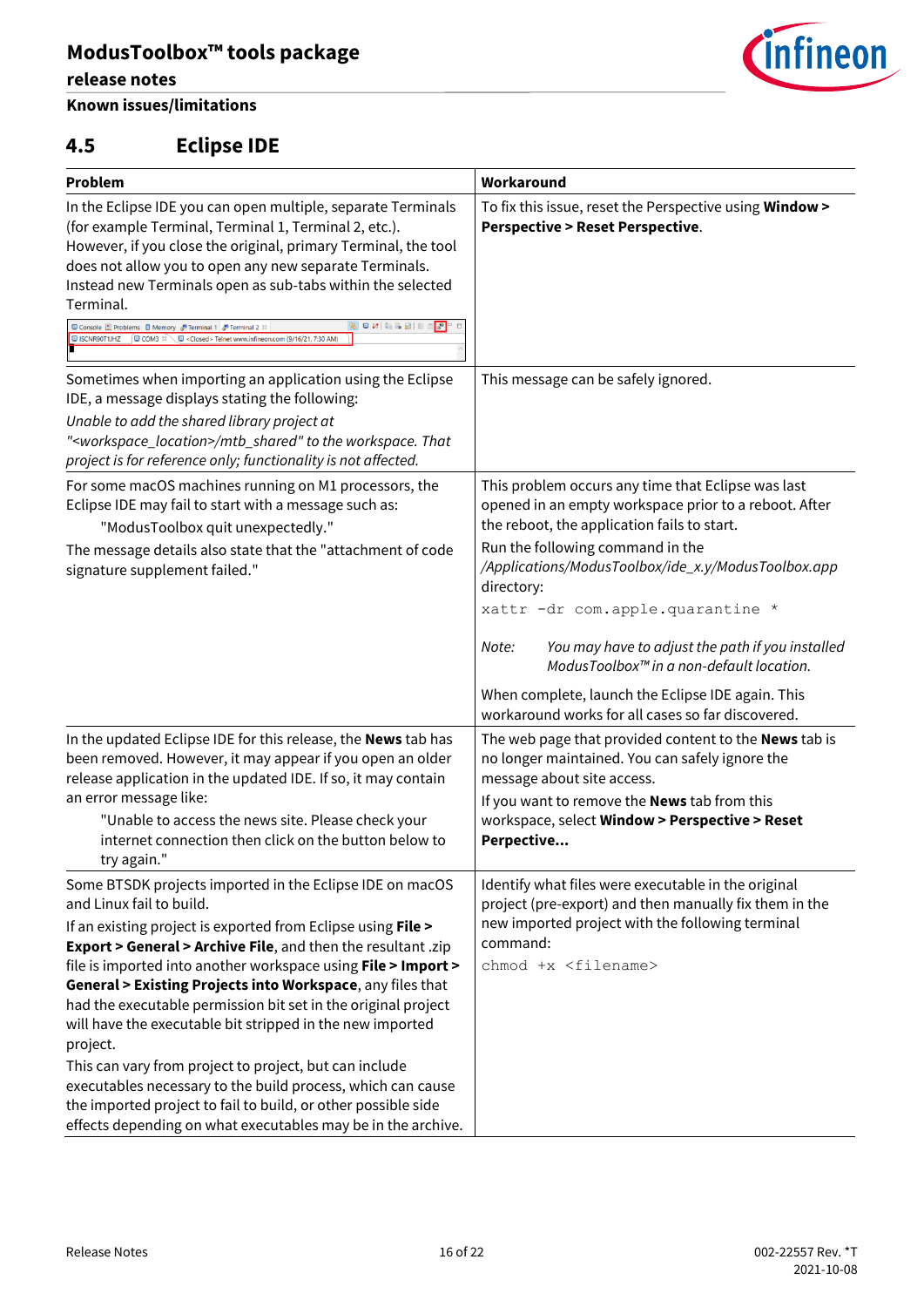#### **release notes**



| Problem   |                                                                                                                                                                                                                                                                                                                                                                                                                                                                                                                                                                                                                                                                                               | Workaround                                                                                                                                                                                                                                                                                                                                                                                                                                                                                                                                                                                                                                                                                                                                                                                                                                                                                                                                                                                                                                                                                                                                                                                                                                                                                                                         |
|-----------|-----------------------------------------------------------------------------------------------------------------------------------------------------------------------------------------------------------------------------------------------------------------------------------------------------------------------------------------------------------------------------------------------------------------------------------------------------------------------------------------------------------------------------------------------------------------------------------------------------------------------------------------------------------------------------------------------|------------------------------------------------------------------------------------------------------------------------------------------------------------------------------------------------------------------------------------------------------------------------------------------------------------------------------------------------------------------------------------------------------------------------------------------------------------------------------------------------------------------------------------------------------------------------------------------------------------------------------------------------------------------------------------------------------------------------------------------------------------------------------------------------------------------------------------------------------------------------------------------------------------------------------------------------------------------------------------------------------------------------------------------------------------------------------------------------------------------------------------------------------------------------------------------------------------------------------------------------------------------------------------------------------------------------------------|
|           | For projects that use external resources located outside of<br>the application folder root (such as mtb_shared,<br>wiced_btsdk, or 3rd-party libraries), some IDE code browsing<br>and analysis features (such as resolving includes or opening<br>object declarations for objects and headers located in those<br>external resources) may not be usable or show unresolved<br>includes immediately after project creation.                                                                                                                                                                                                                                                                   | These will be resolved after building the project, as the<br>IDE parses the output messages from the build to find<br>paths to those resources.                                                                                                                                                                                                                                                                                                                                                                                                                                                                                                                                                                                                                                                                                                                                                                                                                                                                                                                                                                                                                                                                                                                                                                                    |
|           | On macOS Catalina, some IDE GUI windows/elements do not<br>display correctly in some cases.                                                                                                                                                                                                                                                                                                                                                                                                                                                                                                                                                                                                   | Resize the window or scroll to fix the display problem.<br>In some cases, use the Refresh option.                                                                                                                                                                                                                                                                                                                                                                                                                                                                                                                                                                                                                                                                                                                                                                                                                                                                                                                                                                                                                                                                                                                                                                                                                                  |
|           |                                                                                                                                                                                                                                                                                                                                                                                                                                                                                                                                                                                                                                                                                               | We are investigating these issues and will address them<br>in a future release.                                                                                                                                                                                                                                                                                                                                                                                                                                                                                                                                                                                                                                                                                                                                                                                                                                                                                                                                                                                                                                                                                                                                                                                                                                                    |
| Note:     | If you delete the shared library directory (named mtb_shared,<br>by default) from disk and then regenerate it using<br>make getlibs or the Library Manager, the directory will not<br>be restored properly for use in the Eclipse IDE.<br>This is because several files required by the Eclipse IDE are<br>not restored as they were when the application was created.<br>You can delete the mtb_shared directory at any time<br>because it can be recreated. You might do this when<br>sharing the application, for example. The shared<br>library directory only contains files that are already<br>controlled and versioned, so you should NOT check it<br>into a revision control system. | After regenerating the mtb_shared directory and<br>assorted libraries, open the Eclipse IDE and follow these<br>steps:<br>1. Delete the mtb_shared folder shown in the IDE<br>Project Explorer. Do NOT select the check box<br>"Delete project contents on disk" (if you do, you<br>will have to regenerate it again).<br>2. Select File > Import > C/C++ > Existing Code as<br>Makefile Project and click Next >.<br><b>Import Existing Code</b><br>Create a new Makefile project from existing code in that same<br>directory<br><b>Project Name</b><br>mtb_shared<br><b>Existing Code Location</b><br>C:\Users\CKF\mtw2.2\2703\recreate\mtb_shared<br>Browse<br>Languages<br>$\boxtimes$ C $\boxtimes$ C++<br>Toolchain for Indexer Settings<br><none><br/><b>ARM Cross</b><br/><b>Cross GCC</b><br/><b>Cygwin GCC</b><br/>Show only available toolchains that support this platform<br/><math>\circledcirc</math><br/><math>\leq</math> Back<br/>Next<br/><b>Finish</b><br/>Cancel<br/>a. Under Existing Code Location, click<br/>Browse, navigate to the application's root<br/>directory, select the mtb_shared folder, and<br/>click Select Folder.<br/>b. Under Toolchain for Indexer Settings, select<br/><b>ARM Cross GCC.</b><br/>c. Click Finish.<br/>After the import completes, build the application.<br/>3.</none> |
| directory | Some applications when imported into the Eclipse IDE from<br>Mbed OS fail to build with an error, such as:<br>cc1.exe fatal error: .mbed_config.h: No such file or                                                                                                                                                                                                                                                                                                                                                                                                                                                                                                                            | This happens because the application is generating a<br>path to the <i>mbed_config.h</i> header file that make build<br>system cannot find. Fix this by removing the relative<br>path '.\' in the makefile. Change this:<br>ASM FLAGS += -include<br>ASM FLAGS += . \mbed config.h<br>To this:                                                                                                                                                                                                                                                                                                                                                                                                                                                                                                                                                                                                                                                                                                                                                                                                                                                                                                                                                                                                                                     |
|           |                                                                                                                                                                                                                                                                                                                                                                                                                                                                                                                                                                                                                                                                                               | ASM FLAGS $+=$ -include<br>ASM FLAGS += mbed config.h                                                                                                                                                                                                                                                                                                                                                                                                                                                                                                                                                                                                                                                                                                                                                                                                                                                                                                                                                                                                                                                                                                                                                                                                                                                                              |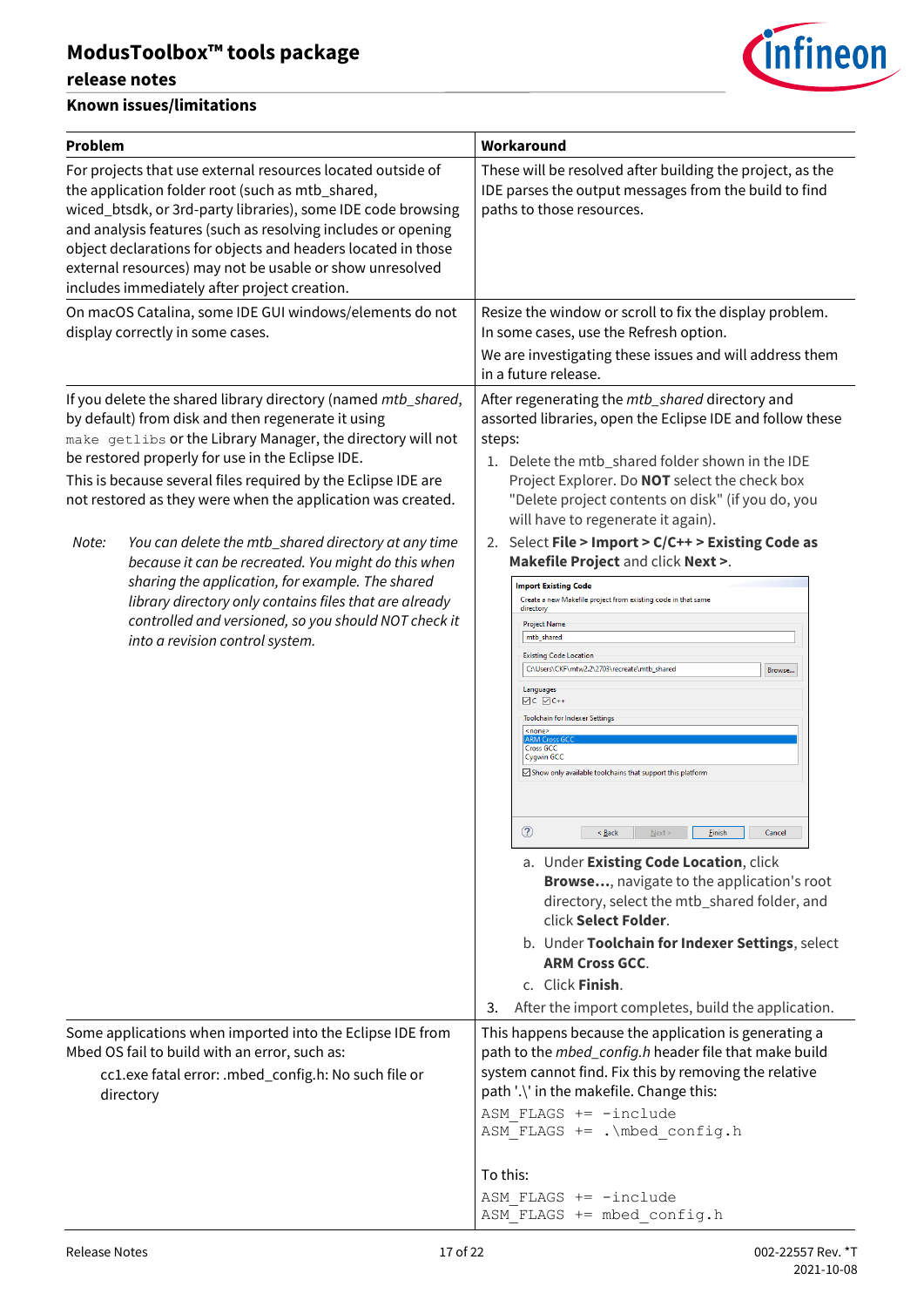#### **release notes**

#### **Known issues/limitations**

| <b>Problem</b>                                                                                                                                                                                                                                                                                                                                        | Workaround                                                                                                                                                                                                                                                                                                                                                          |
|-------------------------------------------------------------------------------------------------------------------------------------------------------------------------------------------------------------------------------------------------------------------------------------------------------------------------------------------------------|---------------------------------------------------------------------------------------------------------------------------------------------------------------------------------------------------------------------------------------------------------------------------------------------------------------------------------------------------------------------|
| On Windows, when building a project and/or programming<br>the device, the IDE reports one or more errors similar to the<br>following:<br>*** fatal error - cygheap base mismatch detected -<br>0x18032C408/0x18032D408                                                                                                                                | This occurs because you likely have multiple versions of<br>Cygwin in your build environment path. The IDE uses a<br>version of Cygwin in the ModusToolbox™ installation<br>directory. Remove the instance of "C:\cygwin64\bin"<br>from your path.                                                                                                                  |
| Markdown (*.md) files do not render correctly in the IDE. For<br>example, tables do not show rows and columns. Also, the IDE<br>may show an error for the file such as:<br>"Cannot resolve element with id 'figure-1"".                                                                                                                               | This is a known issue with viewing markdown files in<br>Eclipse. Various rendering errors can be safely ignored.<br>We recommend using an external editor, such as Visual<br>Studio Code or Typora to view markdown files.                                                                                                                                          |
| When creating a new application, the IDE attempts to open<br>any found readme.md files. Occasionally (and randomly),<br>some of these files are opened in an external text editor<br>instead of in the IDE.                                                                                                                                           | This appears to be an Eclipse bug with no workaround.<br>However, since *.md files do not render well in Eclipse<br>(as noted above), you should use an external editor,<br>such as Visual Studio Code or Typora, and set that<br>editor as the default.                                                                                                            |
| Sometimes, the Eclipse "egit" plugin locks directories. This<br>prevents the Library Manager from removing BSPs/libraries<br>from these locked directories. When this happens, you will<br>see an error message in the Library Manager console<br>indicating that permission is denied for removing a particular<br>directory.                        | Before running the Library Manager from the Eclipse<br>IDE, right-click on the project and select Team ><br>Disconnect. When you are done with the Library<br>Manager, go to Team > Share Project and select the<br>correct project to reconnect.<br>Note Various projects may be set up differently, and the<br>process to use the Team options will vary as well. |
| The IDE Project > Build Configurations > Active menu item<br>to set Debug or Release mode is non-functional. This is due to<br>the project's Makefile.                                                                                                                                                                                                | To set Debug or Release mode, edit the project's<br>Makefile, which contains the following:<br># Default build configuration. Options<br>include:<br>-- build with minimal<br># Debug<br>optimizations, focus on debugging.<br># Release -- build with full optimizations<br>CONFIG=Debug                                                                           |
| If you include external folders/files in your application, the<br>Eclipse IDE will occasionally unselect your application project<br>in the Project Explorer. However, it will leave the Launch<br>section populated with links in the Quick Panel. Using those<br>Launch links may result in a reported error of "Could not<br>resolve cy_prj_path." | To resolve this, click on the appropriate project for your<br>application in the Project Explorer, and then click on<br>the Launch link again.                                                                                                                                                                                                                      |

### <span id="page-17-0"></span>**4.6 Library Manager**

| Problem                                                                                                                                                           | Workaround                                                                                                                             |
|-------------------------------------------------------------------------------------------------------------------------------------------------------------------|----------------------------------------------------------------------------------------------------------------------------------------|
| Issue using a VPN.                                                                                                                                                | See Project Creator.                                                                                                                   |
| After running the Library Manager, the files shown in the<br>Eclipse IDE Project Explorer are not updated.                                                        | To see the updated files, click on the project in the IDE<br>Project Explorer and press [F5] to refresh the Eclipse<br>view.           |
| Opening multiple instances of the Library Manager at the<br>same time for the same application could cause confusion<br>and indeterminate states in applications. | Do not open multiple instances of the Library Manager<br>for the same application. This issue will be addressed in<br>a later release. |
| Sometimes when you click Update in the Library Manager,<br>the tool will begin to process your request and then appear<br>to freeze.                              | Terminate the Library Manager and relaunch it. This<br>issue will be addressed in a future release.                                    |

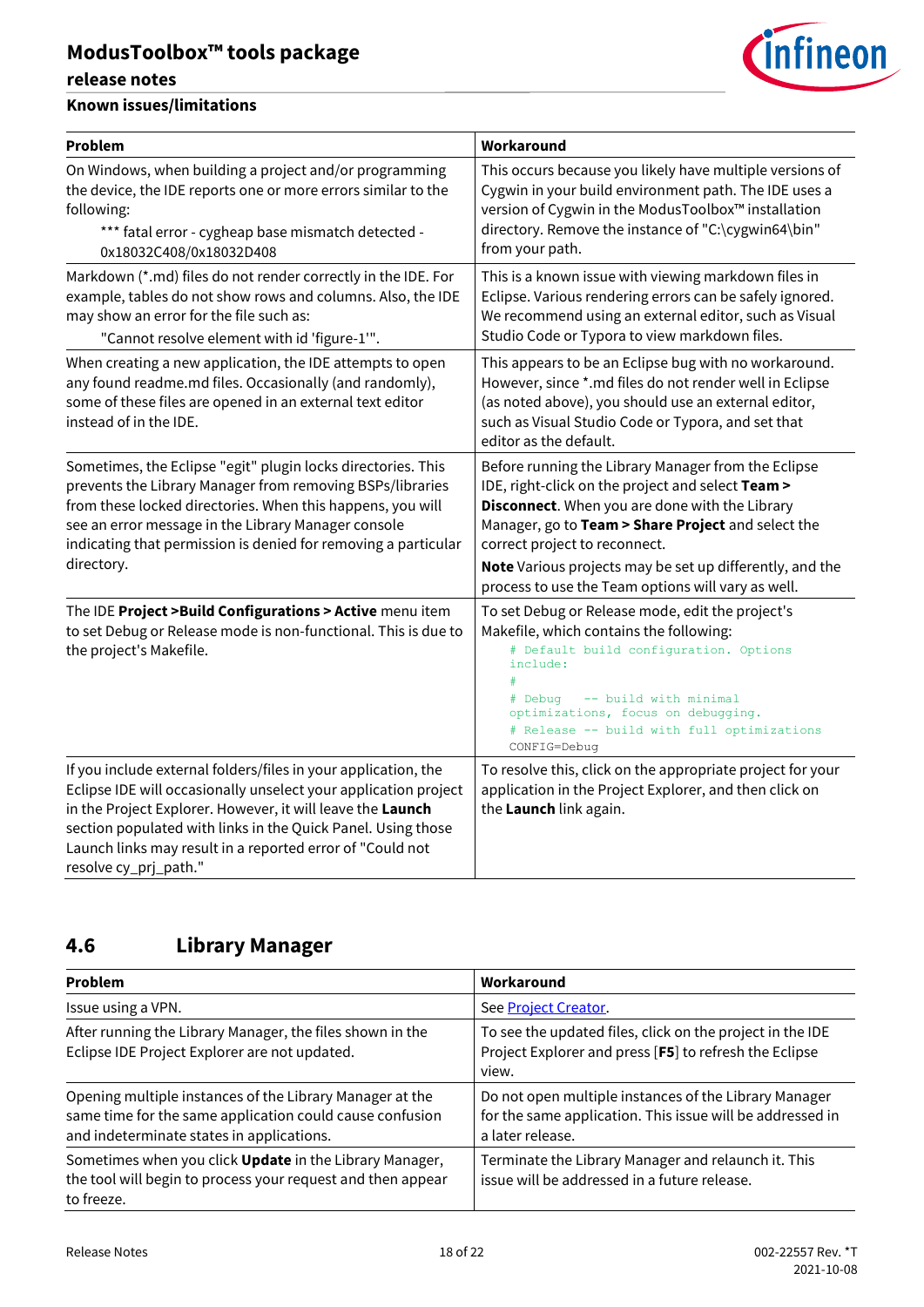#### **release notes**

#### **Known issues/limitations**



| Problem                                                                                                                                                                                                                                                                                                                                                                                                                                         | Workaround                                                                                                                                                                                                                                              |
|-------------------------------------------------------------------------------------------------------------------------------------------------------------------------------------------------------------------------------------------------------------------------------------------------------------------------------------------------------------------------------------------------------------------------------------------------|---------------------------------------------------------------------------------------------------------------------------------------------------------------------------------------------------------------------------------------------------------|
| When you remove a library item, the Library Manager deletes<br>the associated directory from the "libraries" directory<br>(typically this is called "libs"). On Windows, if there are any<br>processes that have a lock on that directory, or a file in that<br>directory, the directory removal will not work completely.<br>The Library Manager will remove most of the directory<br>contents and will also mark the library item as removed. | To remove the library completely, you must release the<br>lock on the folder or file, and then manually delete the<br>directory. The steps to release the lock depend entirely<br>on the process that is holding the lock. Common<br>scenarios include: |
|                                                                                                                                                                                                                                                                                                                                                                                                                                                 | A command-line prompt is in that directory. In<br>this case, "cd" to a different directory.                                                                                                                                                             |
|                                                                                                                                                                                                                                                                                                                                                                                                                                                 | A text editor has a file from that directory open. In<br>this case, close the file in the text editor.<br>Depending on the text editor, you may have to<br>exit the entire text editor.                                                                 |
|                                                                                                                                                                                                                                                                                                                                                                                                                                                 | The Eclipse git "egit" plugin has a lock on the<br>$\bullet$<br>folder. In this case, exit and restart the<br>ModusToolbox <sup>™</sup> Eclipse IDE.                                                                                                    |
|                                                                                                                                                                                                                                                                                                                                                                                                                                                 | In all cases, once the lock is removed you must remove                                                                                                                                                                                                  |
|                                                                                                                                                                                                                                                                                                                                                                                                                                                 | the associated directory from the libraries directory                                                                                                                                                                                                   |
|                                                                                                                                                                                                                                                                                                                                                                                                                                                 | before the Library Manager will be able to work with<br>that particular library again.                                                                                                                                                                  |
|                                                                                                                                                                                                                                                                                                                                                                                                                                                 |                                                                                                                                                                                                                                                         |

## <span id="page-18-0"></span>**4.7 Device Configurator**

| Problem                                                      | Workaround                                             |
|--------------------------------------------------------------|--------------------------------------------------------|
| On macOS machines, there is an issue with the the Device     | To select the desired device, either type the complete |
| Configurator Create Design dialog where you cannot select    | part number in the field or use the arrow keys on the  |
| the desired MCU device from the list with the mouse. When    | keyboard.                                              |
| you type in a partial part number, a drop-down menu displays | This is a known Qt bug (third-party company), which    |
| various part numbers that match the value you typed.         | has been reported.                                     |
| However, you cannot select the one you want with the mouse.  |                                                        |

#### <span id="page-18-1"></span>**4.8 CAPSENSE™ Tuner**

| <b>Problem</b>                                                                                                                                                    | Workaround                                                                                                                                                                                                                                                                                                 |
|-------------------------------------------------------------------------------------------------------------------------------------------------------------------|------------------------------------------------------------------------------------------------------------------------------------------------------------------------------------------------------------------------------------------------------------------------------------------------------------|
| If using the UART communication interface, a low packet-<br>transferring rate may cause the CAPSENSE™ Tuner to<br>disconnect due to a data-reading timeout error. | You can resolve this using either of these solutions:<br>Increase the UART communication baud rate.<br>$\bullet$<br>Increase the value of the<br>$\bullet$<br>uartSingleReadTimeout parameter available in<br>the tuner INI file.                                                                          |
|                                                                                                                                                                   | You can find the tuner INI file as follows:<br>Windows:<br>$\bullet$<br>%LOCALAPPDATA%\Infineon_Technologies_AG\Mo<br>dusToolbox<br>Linux:<br>$\bullet$<br>~/.local/share/Infineon_Technologies_AG/ModusTo<br>olbox<br>MacOS:<br>HOME/Library/Application<br>Support/Infineon_Technologies_AG\ModusToolbox |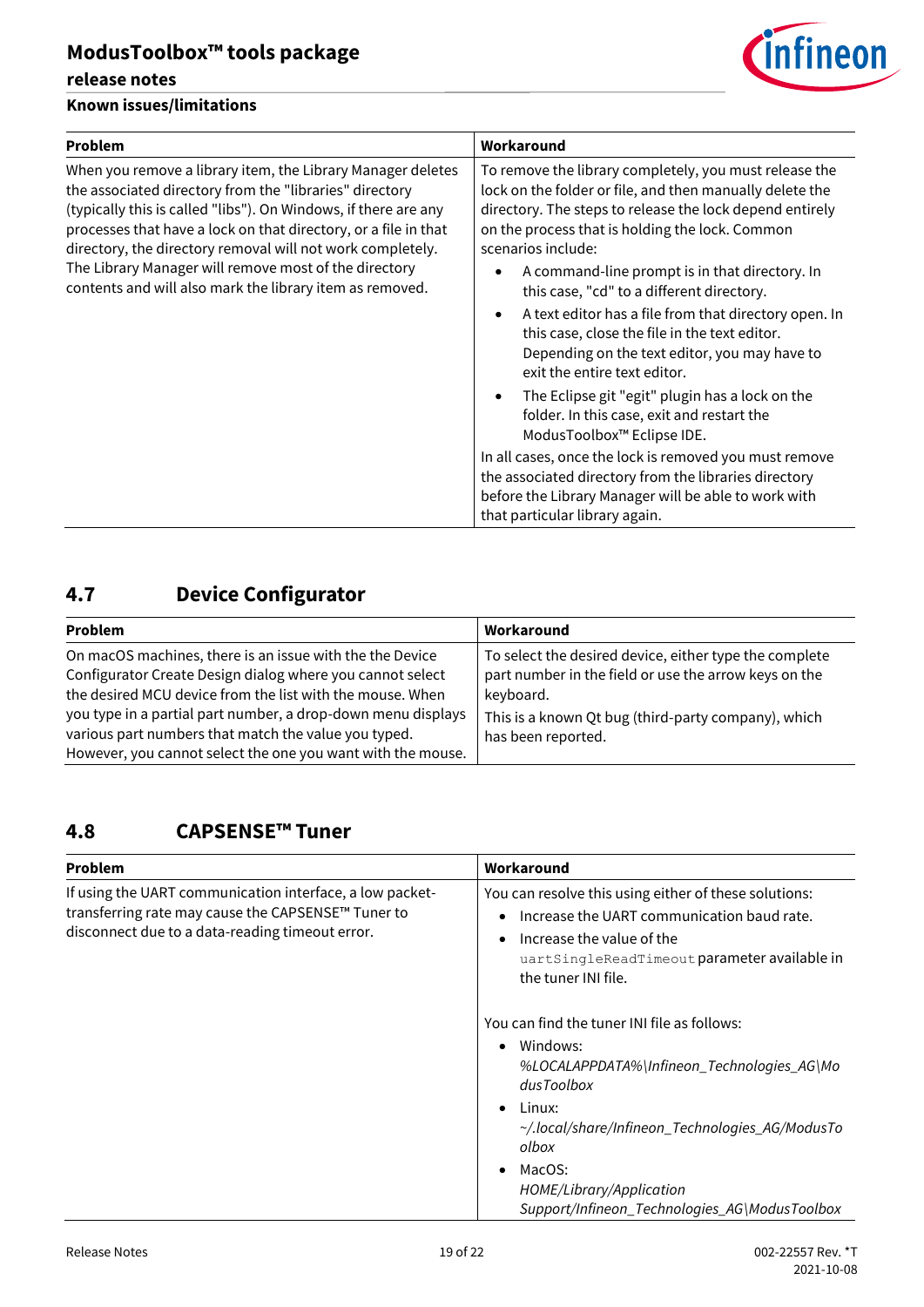

## <span id="page-19-0"></span>**4.9 Machine Learning**

| Problem                                                                                                                                                                                        | Workaround                                                                                                                                  |
|------------------------------------------------------------------------------------------------------------------------------------------------------------------------------------------------|---------------------------------------------------------------------------------------------------------------------------------------------|
| The ml-coretools model converter fails on macOS machines<br>running on M1 processors.                                                                                                          | There is no workaround for this problem. We currently<br>do not support machine learning on M1-based macOS<br>machines.                     |
| On macOS, maching learning validation on target fails with a<br>message similar to the following:<br>/Applications/ModusToolbox/tools_2.4/ml-coretools/ml-<br>coretools-streaming failed (255) | This error is caused by using a hex that was not<br>generatated by a macOS machine. Rebuild the hex<br>using macOS and retry the operation. |
| Large datasets >10 MB will take > 2 minutes to complete.<br>Also, the system may run out of memory causing the<br>conversion process to fail.                                                  | Use datasets smaller than 10 MB as much as possible, or<br>use a computer with more memory.                                                 |

### <span id="page-19-1"></span>**4.10 Documentation**

| <b>Problem</b>                                                                                                   | Workaround                                                                                       |
|------------------------------------------------------------------------------------------------------------------|--------------------------------------------------------------------------------------------------|
| Various documents included with the release may contain<br>incomplete information, or may not contain up-to-date | New versions of documents, including this release<br>notes document, may be available online at: |
| screen captures or information.                                                                                  | https://www.cypress.com/products/modustoolbox-<br>software-environment                           |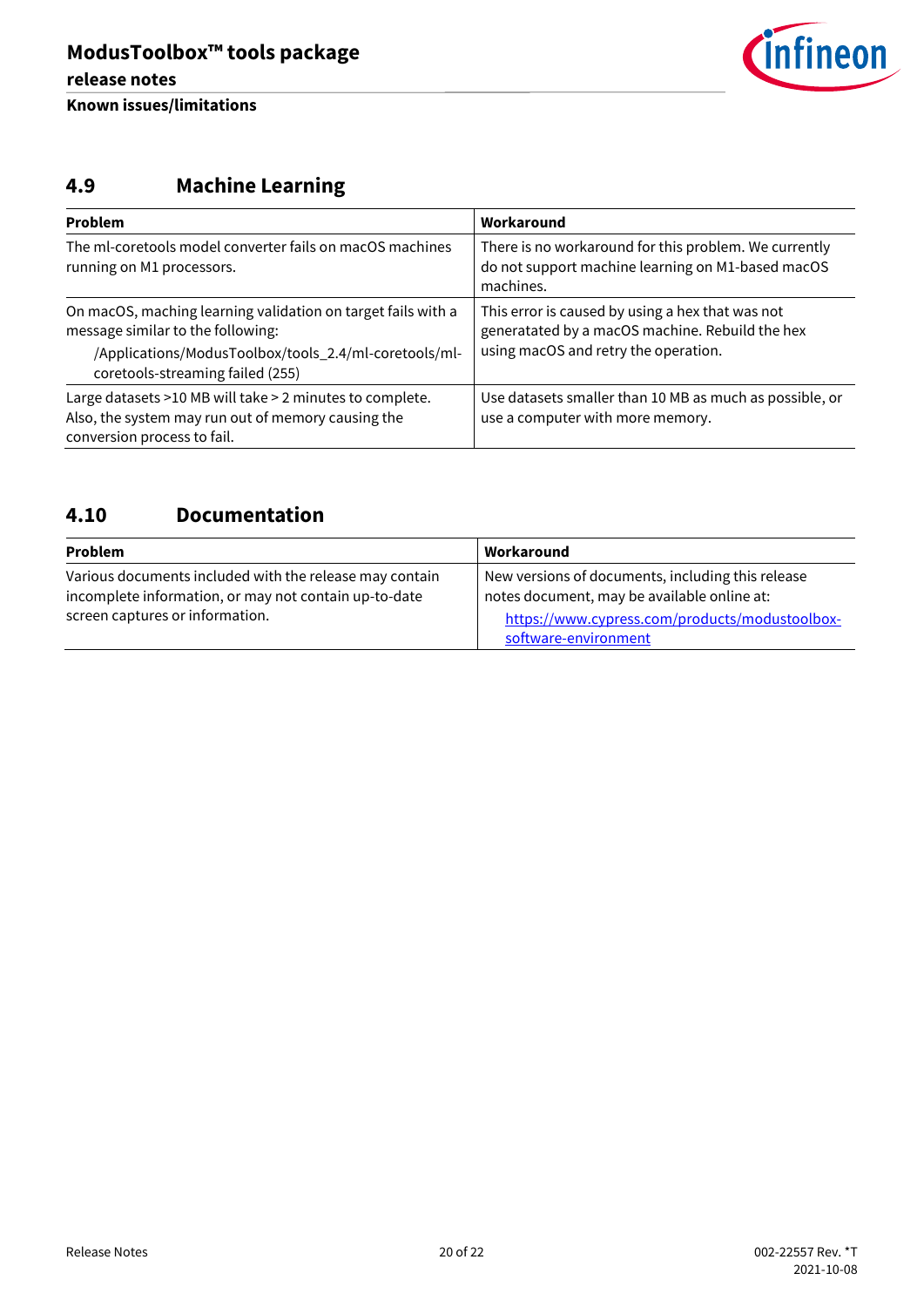

### **Revision history**

| <b>Revision</b>    | Date       | <b>Description of Change</b>                                                                                                                            |
|--------------------|------------|---------------------------------------------------------------------------------------------------------------------------------------------------------|
| $***$              | 12/29/2017 | Initial Release.                                                                                                                                        |
| *A                 | 11/21/2018 | Updates for Production.                                                                                                                                 |
| *B                 | 09/19/2019 | Updates for version 1.1.                                                                                                                                |
| $^{\ast}$ C        | 10/18/2019 | Updates for version 2.0.                                                                                                                                |
| *D                 | 10/21/2019 | Copyright text for FreeType.                                                                                                                            |
| *E                 | 11/04/2019 | Added known issues.                                                                                                                                     |
| *F                 | 03/26/2020 | Updates for version 2.1.                                                                                                                                |
| *G                 | 04/07/2020 | Adding Known Issues for version 2.1; fixed Rev. in footer.                                                                                              |
| *H                 | 04/21/2020 | Adding known Issue for QSPI Configurator.                                                                                                               |
| *                  | 05/20/2020 | Removed fixed known issue.                                                                                                                              |
| $\mathsf{L}^\star$ | 06/29/2020 | Added known issues for Programming/Debugging.                                                                                                           |
| *K                 | 09/01/2020 | Updates for version 2.2.                                                                                                                                |
| *L                 | 09/25/2020 | Added several known issues.                                                                                                                             |
| *M                 | 10/19/2020 | Added issue about programming in DeepSleep mode.                                                                                                        |
| *N                 | 12/04/2020 | Added issue about Eclipse IDE and macOS Big Sur.                                                                                                        |
| *O                 | 12/10/2020 | Added issued for no access to GitHub.                                                                                                                   |
| *P                 | 03/25/2021 | Updates for version 2.3. Updated text for M1 workaround. Added issue about importing into<br>Eclipse.                                                   |
| *Q                 | 04/22/2021 | Updated text for known issue about build failing in Eclipse for imported projects.                                                                      |
| $*$ R              | 07/07/2021 | Added issue for PSoC™ 4 error message that can be ignored.                                                                                              |
| *S                 | 09/23/2021 | Updates for version 2.4.                                                                                                                                |
| *T                 | 10/08/2021 | Updated the version of modus-shell for Windows to 1.3.0.<br>Added build issues for legacy BTSDK projects, as well as XMC™ projects using Linux and IAR. |